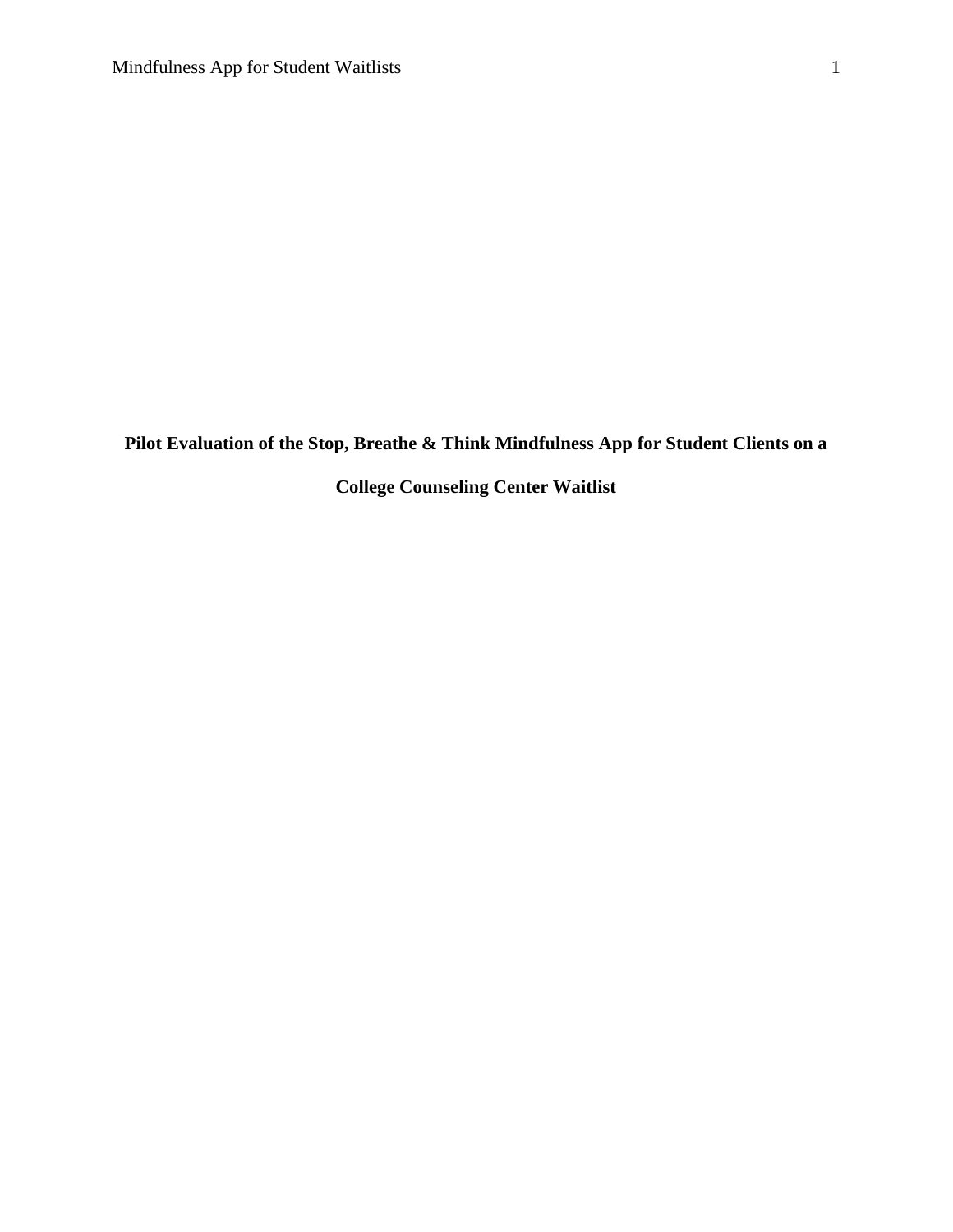# **Abstract**

**Objectives:** College counseling centers face significant challenges meeting the mental health needs of their students and waitlists are common. Mobile apps offer a promising solution to increase access to resources while students wait for services. **Methods:** This pilot randomized controlled trial evaluated the feasibility and acceptability of a publicly available mindfulness app. Students on a counseling center waitlist (*n*=23) were randomized to use the app or not, with assessments completed over four weeks. **Results:** Recruitment over three semesters was slow, leading to an underpowered trial. Participants reported high satisfaction and moderate app usage. Very preliminary support was found for potential app efficacy relative to the control condition, particularly for depression, anxiety, and overall distress. Weaker, mixed effects were found for mindfulness and values processes. **Conclusions:** Overall, these results provide mixed findings suggesting the potential benefits, but also challenges in using a mindfulness app for students waiting to receive counseling services.

*Keywords:* Mindfulness, mHealth, eHealth, Online, College Students.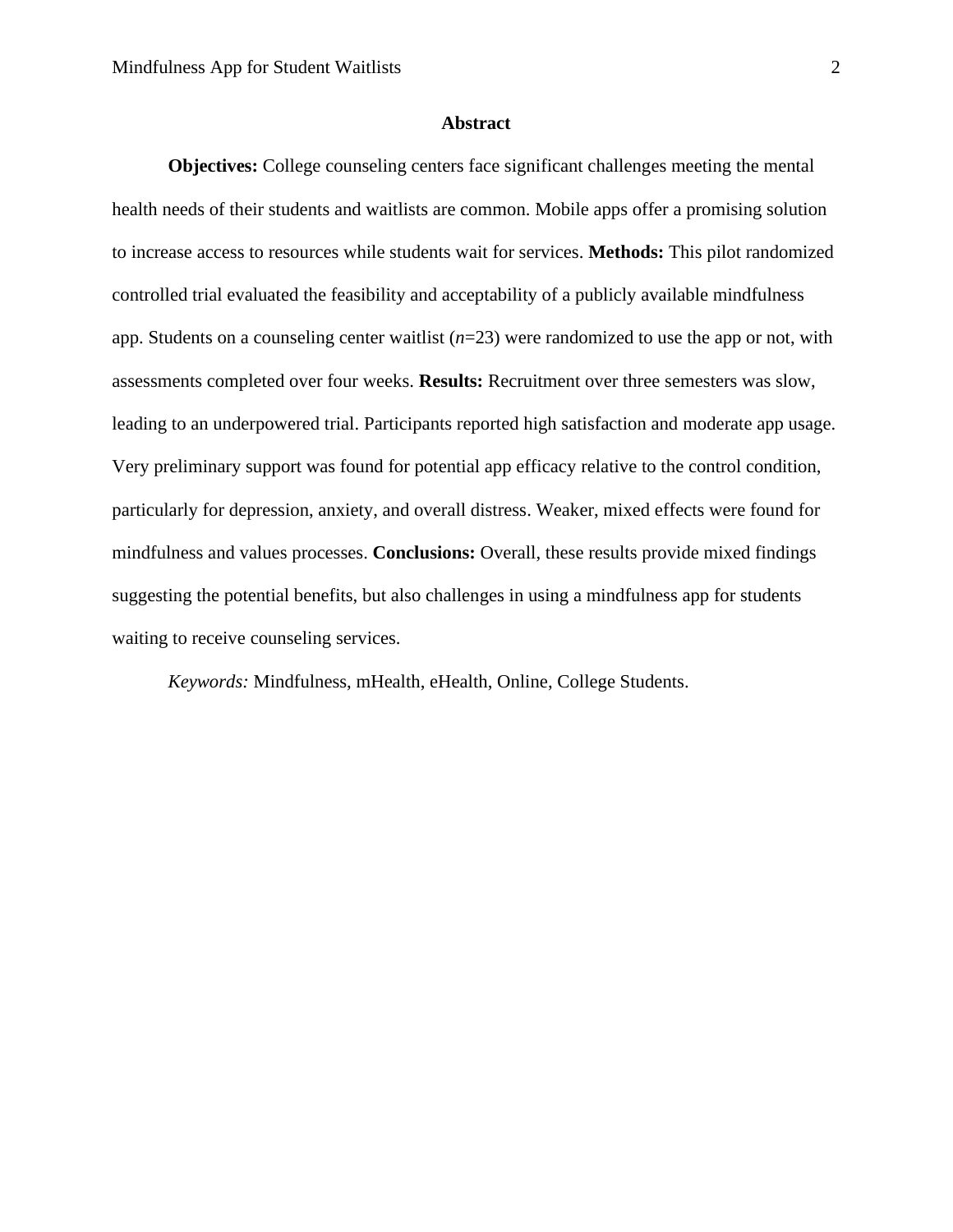# **Pilot Evaluation of the Stop, Breathe & Think Mindfulness App for Student Clients on a College Counseling Center Waitlist**

College counseling centers experience significant challenges with meeting the mental health needs of their college students. Mental health problems are highly prevalent among college students.<sup>1,2</sup> For example, the 2018 National College Health Assessment found at some point in a given year the majority of college students feel overwhelmed (86%), very sad (69%), very lonely (65%), overwhelming anxiety (63%), and hopeless (55%), with 13% seriously considering suicide. <sup>1</sup> Research indicates that the prevalence and severity of mental health problems among college students is rising as well as the rate of treatment seeking.<sup>3-5</sup> Yet, college counseling center staffing has not grown to match this increase in demands, with approximately 1 counselor for every 2,081 students. 3

A number of methods are being employed to address the discrepancy between the demand for treatment and supply of service resources, but some form of waiting to start treatment is still common.<sup>3,6</sup> In one national survey, 34% of centers reported having a formal waitlist, but across all clients the average wait time before first appointment was 6.7 business days, indicating some notable waiting time occurs for most clients. <sup>6</sup> These waiting times represent a gap in services that could be addressed with innovative, efficient solutions.

Mobile apps provide a promising solution to increase mental health resources for clients waiting to begin counseling, without placing significant additional resource costs on centers. There is a growing body of evidence supporting the efficacy of mobile apps to improve mental health in general<sup>7</sup> as well as among college students specifically.<sup>8,9</sup> A mobile app can teach evidence-based strategies in a self-guided format to improve mental health concerns for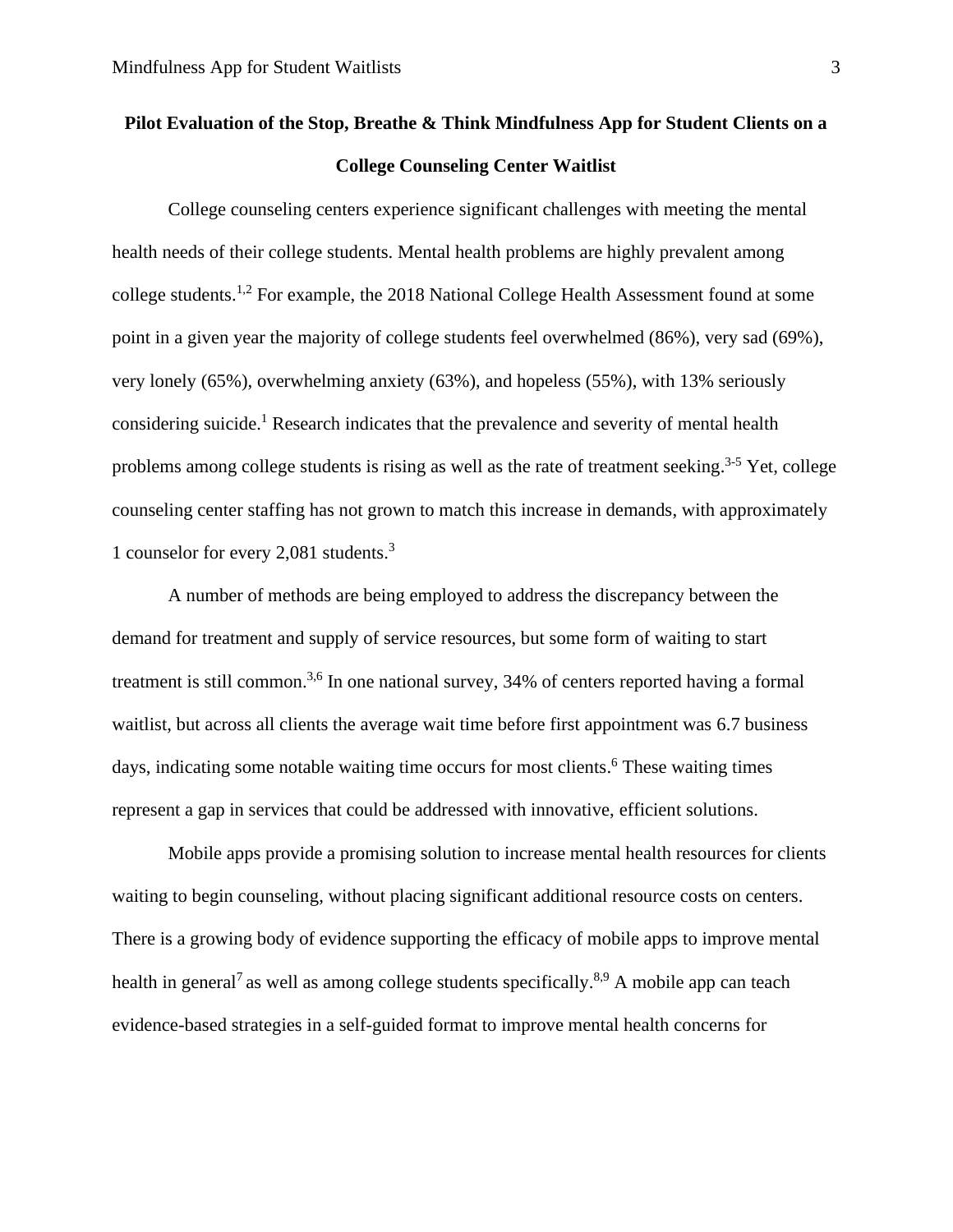waitlisted students, potentially preventing a worsening of concerns, reducing current suffering, and preparing them for therapy.

Most college counseling centers report using mobile technology in some manner (e.g., health information, intervention<sup>10</sup>), but to the best of our knowledge only one study has evaluated mobile apps for students waiting for counseling center services. This small open trial of a prototype mobile app teaching skills from acceptance and commitment therapy (ACT) in waitlisted students found significant decreases in depression, anxiety, and stress over two weeks, in addition to high acceptability.<sup>11</sup> Although this pilot found positive results, it used a prototype app that is not readily available to counseling centers. Studies are needed to evaluate publicly available apps that counseling centers can, or may already be recommending to clients waiting for services.

Mindfulness apps may be particularly well-suited for waitlisted students. Mindfulness interventions involves learning how to flexibly attend to experiences in the present moment in a way that is nonjudgmental and nonreactive. Mindfulness-based therapies when delivered inperson have been found effective for a wide range of mental health concerns including depression, anxiety disorders, eating disorders, and substance abuse,<sup>12-14</sup> which is advantageous given the range of presenting problems students seeking help may have.<sup>6</sup> Mindfulness has also been found effective meta-analyses relative to other active treatments including treatment as usual ( $g = .44$ ), psychoeducation ( $g = .61$ ), and supportive therapy ( $g = .37$ ), and equivalent to cognitive behavioral therapies  $(g = -0.07)$ .<sup>12</sup> In addition to efficacy, a review of mediational analyses found empirical support for theorized mechanisms of change for mindfulness including increased mindfulness skills, decreased repetitive negative thinking (e.g., rumination, worry), decreased cognitive/emotional reactivity, and increased self-compassion.<sup>15</sup>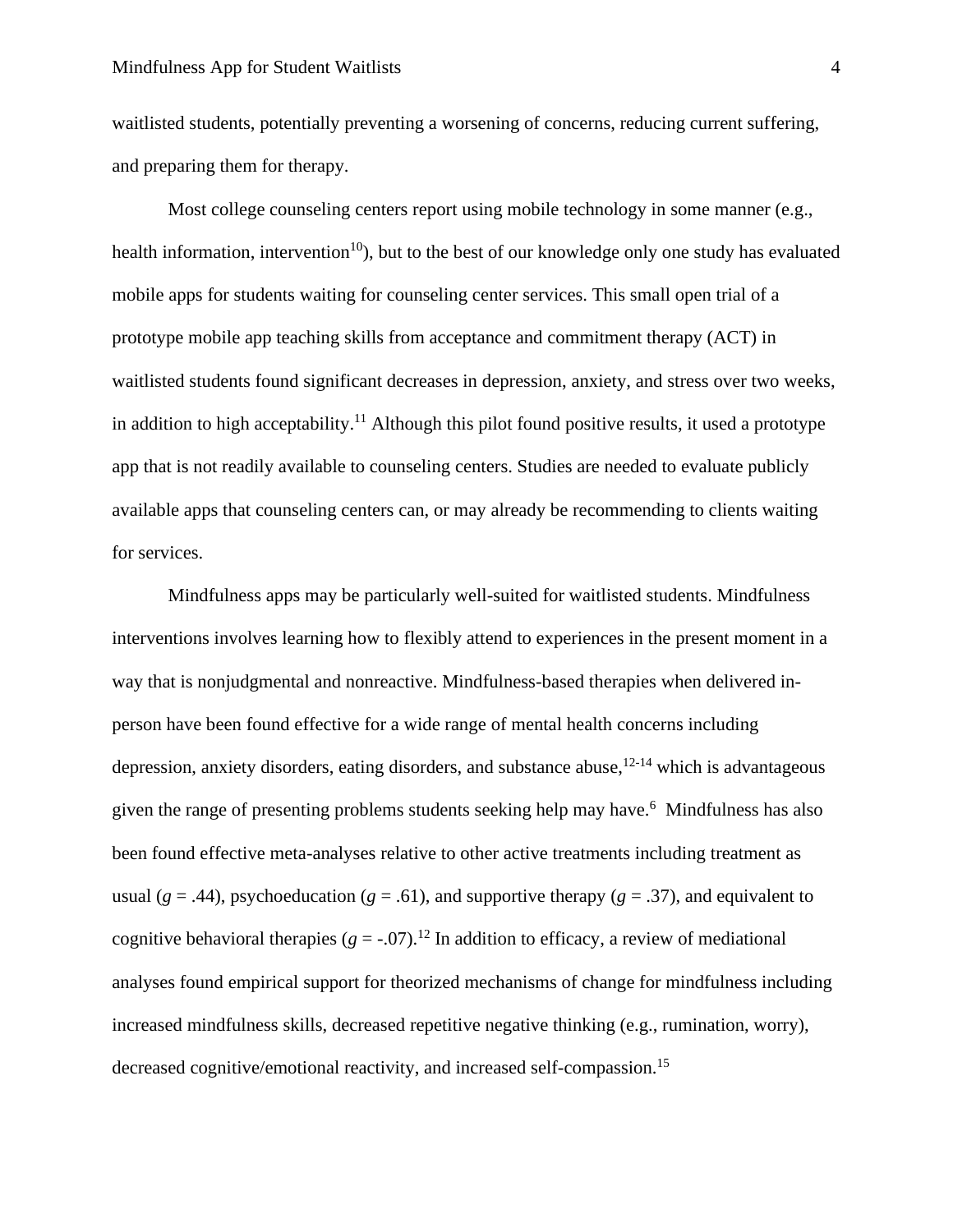Research indicates that mindfulness is similarly effective when delivered in self-guided formats without concurrent in-person treatment.<sup>16</sup> A recent, growing body of research has further found support for the efficacy of mindfulness mobile apps specifically, <sup>17</sup> including with college students.<sup>18-21</sup> For example, 208 college students were randomized to one of two publicly available mindfulness apps (*Headspace* or *Smiling Mind*) or a control group (*Evernote*), with results indicating significant improvements in depression over 10 days for the mindfulness apps relative to control condition.<sup>18</sup> Support was also found for underlying processes of change with Headspace increasing self-reported mindfulness relative to control and mindfulness app usage predicting maintenance of mental health improvements over time.<sup>18</sup> Similarly, a study randomized 88 college students reporting high stress to the *Calm* mindfulness app (publicly available) or a waitlist, with results indicating significant improvements in stress, mindfulness, and self-compassion over 8-weeks for the mindfulness app relative to waitlist.<sup>19</sup>

Another publicly available mindfulness app that has received minimal direct research todate is *Stop, Breathe & Think* [\(https://www.stopbreathethink.com/\)](https://www.stopbreathethink.com/). In addition to providing a library of mindfulness exercises, the *Stop, Breathe & Think* app assesses users' emotional state at the start of a session, to guide suggestions for mindfulness exercises, and after completing an exercise. *Stop, Breathe & Think* has not been tested in a randomized controlled trial, but a naturalistic study examined changes in emotional states among  $120,000$  app users.<sup>22</sup> Results indicated significant improvements in emotional states over time, with longer app usage predicting greater improvements.

Although there are initial studies supporting the efficacy of mindfulness apps as a selfguided resource for college students, $18-21$  there appears to be no research into whether mindfulness apps may benefit those waiting for treatment. In addition to their potential efficacy,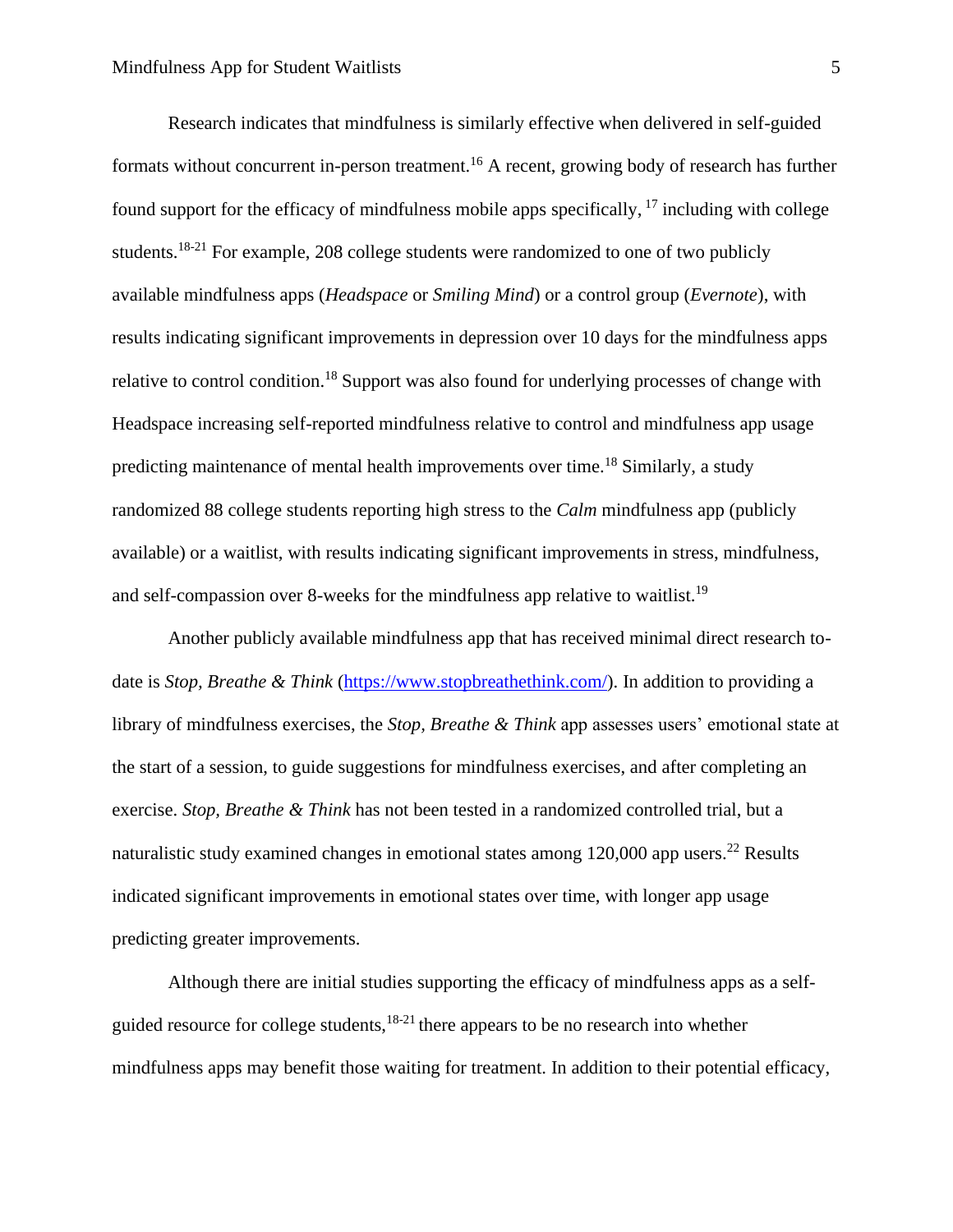# Mindfulness App for Student Waitlists 6

mindfulness apps are among the most common mental health apps,  $^{23}$  available at low or no cost<sup>24</sup> and initial evidence suggests therapists using mindfulness apps find them useful when working with their clients.<sup>25</sup> Thus, mindfulness apps may be ideal for use in counseling center waitlists, but this has yet to be empirically tested. If mindfulness apps are acceptable to students waiting for treatment and using such apps results in improved mental health, it would indicate that mindfulness apps could be used to help meet crucial mental health needs on campus without placing a significant additional burden onto college counseling centers.

The current pilot randomized controlled trial sought to evaluate the feasibility and acceptability of a popular mindfulness meditation app (*Stop, Breathe & Think*) for students on a college counseling center waitlist. The mindfulness app was compared to a condition in which students received no additional resources, with assessment completed 2- and 4-weeks after baseline. This study predicted that the mindfulness app would be acceptable to waitlisted students as indicated by high self-reported satisfaction and app usage. The study also predicted the mindfulness app would result in greater improvements in mental health and mindfulness relative to those who did not receive the app.

#### **Method**

#### **Participants**

The final sample consisted of 23 university students on the waitlist for the Counseling and Psychological Services center (CAPS) at a university in the Mountain West region of the United States. Study inclusion criteria were 1) 18 years of age or older, 2) owning a smartphone (Android or iPhone), 3) current student at the university, and 4) currently seeking treatment at CAPS with an expected wait time of at least two weeks for services. Recruitment occurred over three semesters from January 2018 to March 2019. Participants were primarily recruited through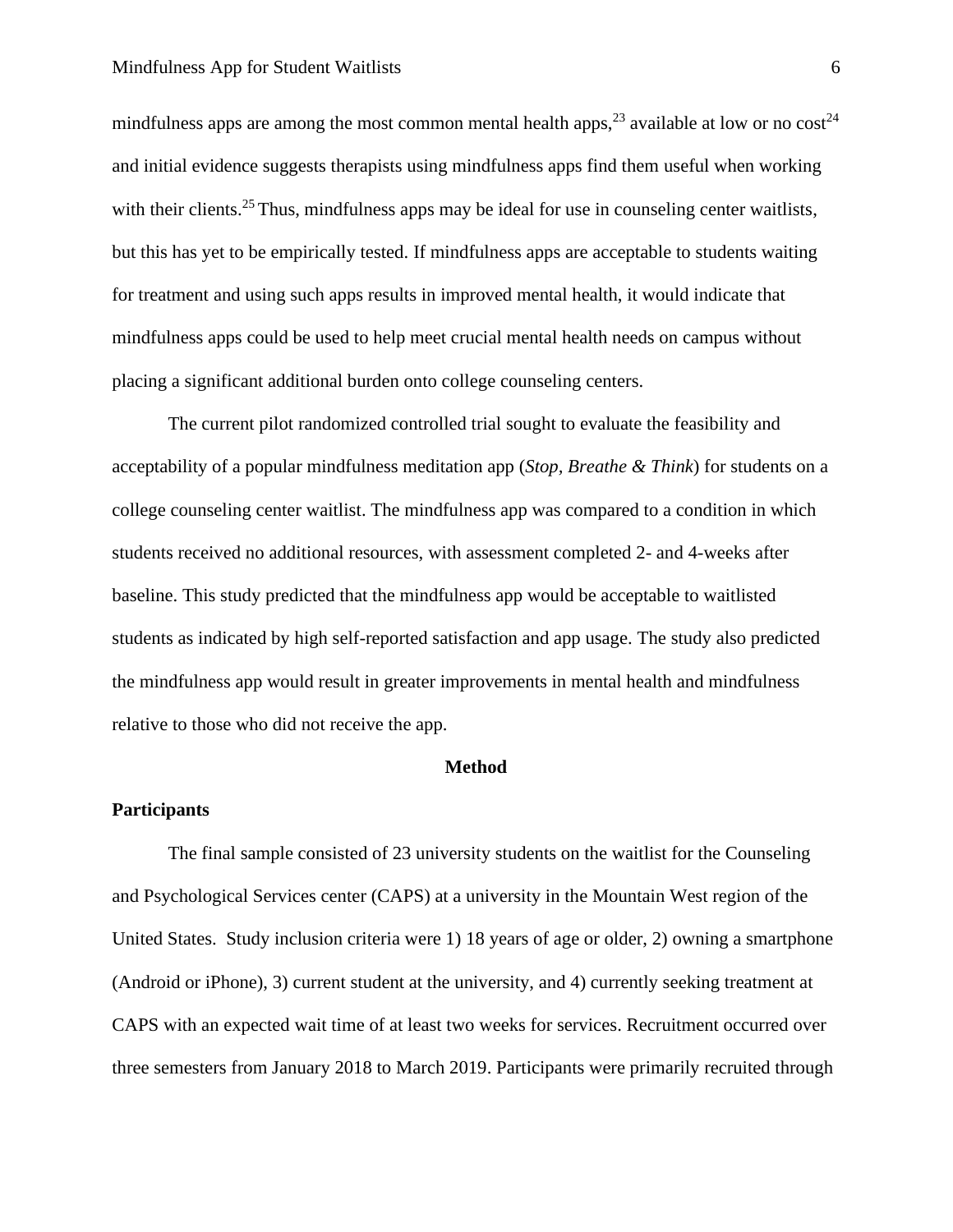flyers provided at CAPS by counseling center staff. Initially, 44 individuals were screened for eligibility, but 21 were identified as ineligible, with the remaining 23 participants completing the baseline assessment and being randomized to either the SBT (*n* = 10) or control conditions (*n* = 13; see Figure 1).

# **Procedures**

This study was approved by the authors' Institutional Review Board and all participants provided informed consent prior to participating. Participants completed online assessments at three time points: a baseline survey, a mid-intervention survey (2 weeks after baseline), and a post-intervention survey (4 weeks after baseline). The mid-intervention assessment corresponded to the expected 2-week waiting period before seeing a counselor, with the post-intervention assessment corresponding to an expected 2-weeks of receiving therapy from a counselor.

After participants completed the first baseline survey, they were randomized to either use the *Stop, Breathe, and Think* mindfulness app right away for four weeks (SBT condition) or to wait for four weeks without receiving additional resources (Control condition). Randomization was conducted automatically through Qualtrics immediately after completing baseline, with a 1:1 allocation ratio in blocks of 10 (to ensure equal sample sizes over time). Those assigned to the SBT condition, were asked to download the app onto their smartphone to use daily over four weeks. Participants in the Control condition received instructions on how to download the SBT app after completing the final post-intervention survey.

# **Intervention**

*Stop, Breathe, and Think* is a free app with the option of purchasing a premium version for access to additional guided meditation content. Participants were instructed to just use the free version of the app. When the app is opened, there is an option to complete a brief check-in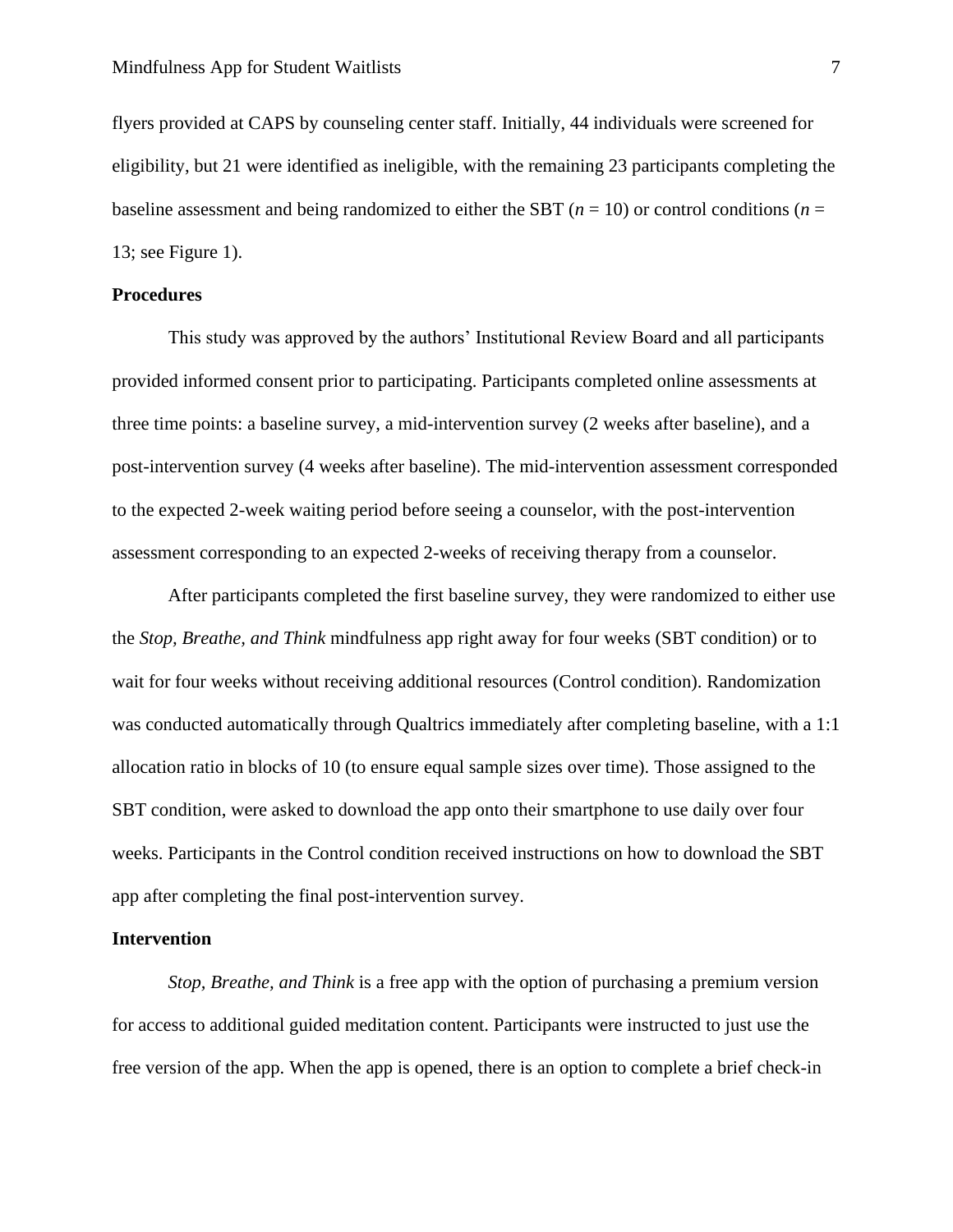# Mindfulness App for Student Waitlists 8

assessment, which asks the user to rate how they are doing physically and mentally, with a "great", "good", "meh", "poor", or "rough" rating scale. The assessment then asks about how the user is doing emotionally, offering an extensive list of emotions to choose from. The result of the assessment is a short list of tailored meditation options based on the results. Alternatively, there is also an option for the user to skip the check-in assessment and go straight to the full list of guided meditations contained in the app.

The full list of meditations includes collections of meditations based on a theme (e.g. "Get Started," "Sleep Well," "Tame Your Anxiety," "Find Your Calm," "Connect With Your Body") as well as the option to browse all exercises. Guided meditations include breathing meditations, body scan mediations, mindful walking exercises, loving-kindness focused meditations, mindfulness of sounds, mindfulness of sensations, gratitude mindfulness and mindfulness of other positive experiences, and grounding mindfulness exercises. These meditations covered a wide range of mindfulness procedures engaging a similarly broad range of mindfulness-related processes (e.g., observing, describing, cognitive decentering, being nonjudgmental, acceptance, emotion regulation). The guided exercises generally range from one to ten minutes, with most being in the three to seven minutes range. After a meditation exercise is completed, the user is prompted to choose one of three options: to complete another brief assessment check-in, to view their meditation progress, or to complete another exercise; they can also select "finish" instead of choosing one of the three options. The mobile app also included self-guided instructions to learn more about mindfulness and how to develop a mindfulness practice.

The app also monitors the user's progress via current and "all-time" daily streaks, meaning the number of days in a row the user has checked-in or completed a meditation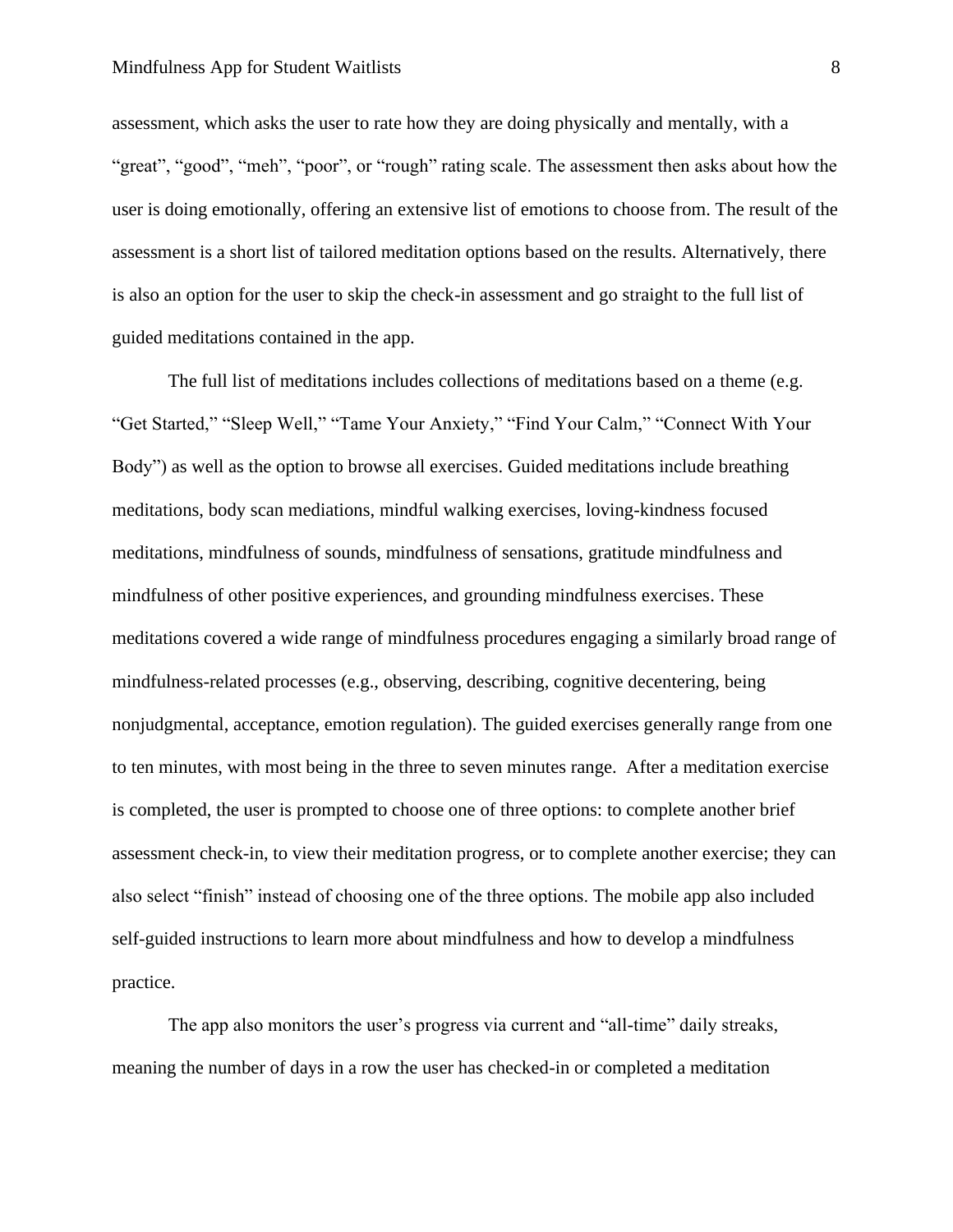exercise. It also tracks the user's mental and physical check-ins before and after meditations, the user's "top emotions" before and after meditations, the user's top meditation exercise choice, and the user's total time spent meditating with the app. Additionally, engagement with the app in the form of check-in assessments and completing meditations results in receiving "stickers" to reinforce app engagement.

# **Measures**

# **Counseling Center Assessment of Psychological Symptoms-34 item version**

**(CCAPS-34<sup>26</sup>).** The CCAPS is the gold-standard measure for mental health symptoms among college counseling centers and was used as the primary outcome for this study. The 34-item version of the CCAPS includes an overall distress score as well as subscales for depression, general anxiety, social anxiety, academic distress, eating concerns, hostility, and alcohol use. Thirty-four items are rated on a 5-point scale, with higher numbers indicating higher levels of distress or concern. The CCAPS has been found to have good reliability and validity in previous studies with both non-clinical and distressed college students.<sup>26</sup>

**Mental Health Continuum – Short Form (MHC-SF<sup>27</sup>).** The MHC-SF was included as a secondary outcome measure of positive mental health. The MHC-SF assesses emotional wellbeing, psychological well-being, and social well-being.<sup>27</sup> The MHC-SF uses a 6-point scale, with higher scores indicating more positive mental health. The MHC-SF has been shown to have good validity and reliability with a variety of samples  $(e.g.<sup>27,28</sup>)$ .

**Five Facet Mindfulness Questionnaire (FFMQ<sup>29</sup> ).** The FFMQ was used as the primary process of change measure. The FFMQ is a 39-item measure of mindfulness that assesses five key facets of the construct: Observing, Describing, Acting with awareness, Nonjudging of inner experiences, and Nonreactivity to inner experiences. Each item is rated on a 5-point scale. The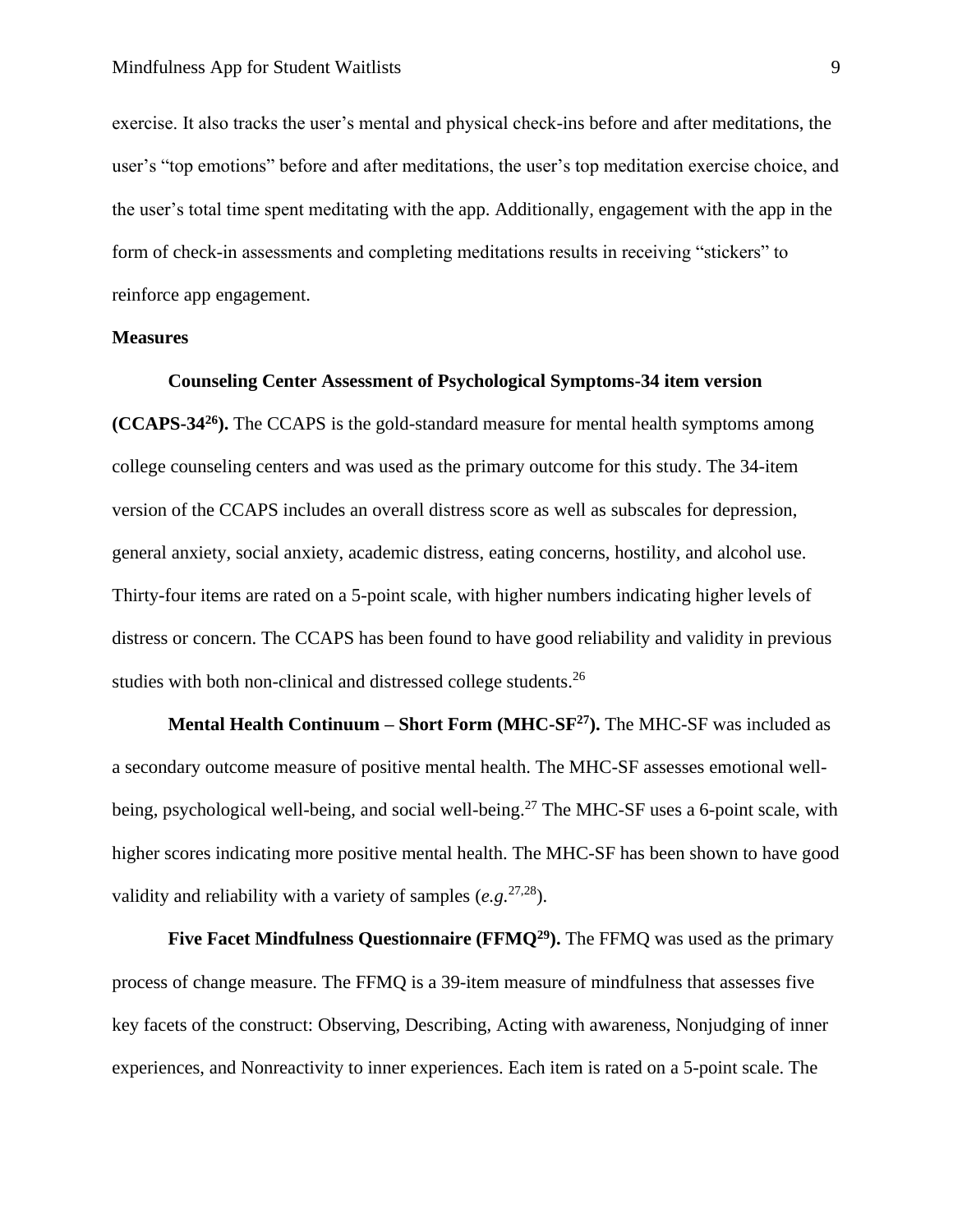FFMQ has demonstrated good validity and reliability with college student samples, although with mixed results for the observing subscale.<sup>29</sup>

**Valuing Questionnaire (VQ<sup>30</sup>).** The VQ was included as a secondary process measure. The VQ measures valued action, a construct from the broader acceptance and mindfulness-based therapy literature that refers to behaving consistently with what is deeply meaningful and important to oneself. The 10-item VQ includes two subscales assessing values progress (i.e., actions consistent with personal values) and values obstruction (i.e., difficulty engaging in valued action). Each item is rated on a 7-point scale. The VQ has been found to have good reliability and validity including among college students.<sup>30</sup>

**System Usability Scale (SUS<sup>31</sup>).** The SUS measures program usability and acceptability with 10 items rated on a 5-point scale. An analysis of studies using the SUS found that it demonstrated strong reliability and validity.<sup>32</sup> Additional items were adapted from prior studies to assess aspects of program satisfaction such as helpfulness, ease of use, perceived fit, and similar dimensions. <sup>11</sup> These items were rated on a 6-point scale with 4 (*slightly agree*) or higher indicating a positive response.

**Program Usage.** Participants self-reported how many days they used the app in the past two weeks. Participants also reported their program usage data from the *Stop, Breathe, and Think* app, including their total time spent meditating and their "daily streaks," which is automatically tracked in the app and viewable through a user dashboard.

#### **Results**

# **Participant Flow and Missing Data**

A participant flow chart is provided in Figure 1. Over the three semesters planned for recruitment (Spring 2018, Fall 2018, Spring 2019) only 23 participants were enrolled into the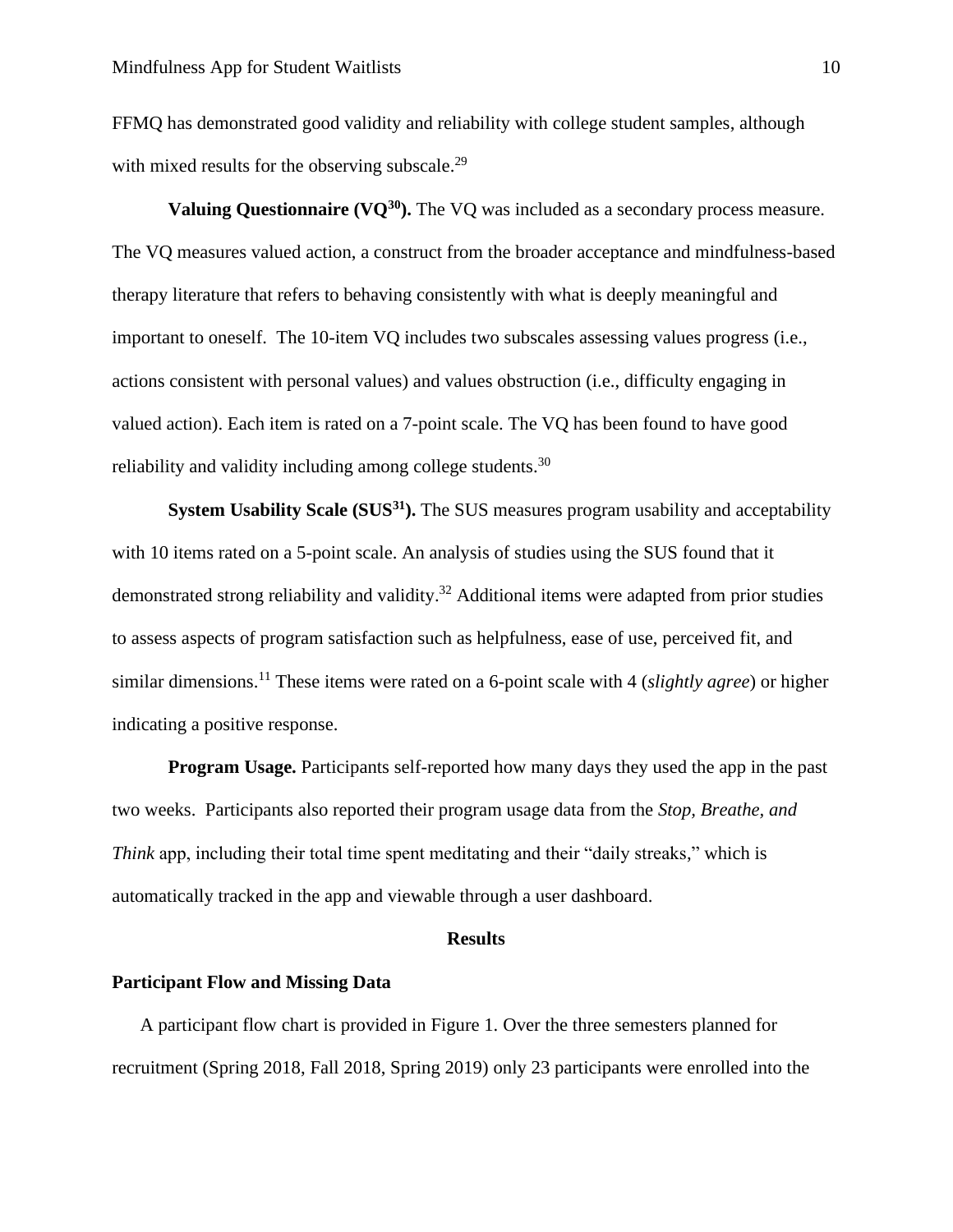study, with the majority enrolling in the Fall 2018 semester  $(n = 17)$ . Of note, 21 participants were screened ineligible, with 17 due to not being a college student or on the waitlist at CAPS (and thus likely having come from non-CAPS sources to the lab website signup page). This suggests a low response rate among college students at CAPS, which raises feasibility and acceptability concerns.

With regards to missing data,  $83\%$  of participants ( $n = 19$ ) completed the mid-intervention assessment and 70% completed the post-intervention assessment (*n* = 16). Missing data rates were equivalent between conditions  $(p > .10)$ . Due to the sample size, rate of missing data, and focus on descriptive analyses, a listwise deletion approach was used for each analysis (i.e., each analysis only included participants with necessary available data).

# **Participant Characteristics and Preliminary Analyses**

Consistent with the expected timing of assessments, only 11% of participants reported any in-person treatment sessions over the past 2-weeks at mid-intervention assessment (in both cases only receiving one session thus far). However, at post-intervention assessment when participants were expected to have started in-person therapy, only 19% reported any in-person treatment sessions over the past 2-weeks (in each case receiving two therapy sessions). Thus, both the midand post-intervention time points largely represent participants who had not yet received counseling services.

Participants ranged in age from 18 to 25 ( $M = 20.43$  years,  $SD = 2.46$  years). The sample was 100% female and 87% non-Hispanic, White (with 9% Hispanic, White and 4% American Indian and White). Based on the Counseling Center Assessment of Psychological Symptoms (CCAPS- $34^{19}$ , 96% of the sample met the lower cutoff on the CCAPS distress index, indicating some degree of distress, and 52% met the elevated cutoff. In terms of specific CCAPS problem areas,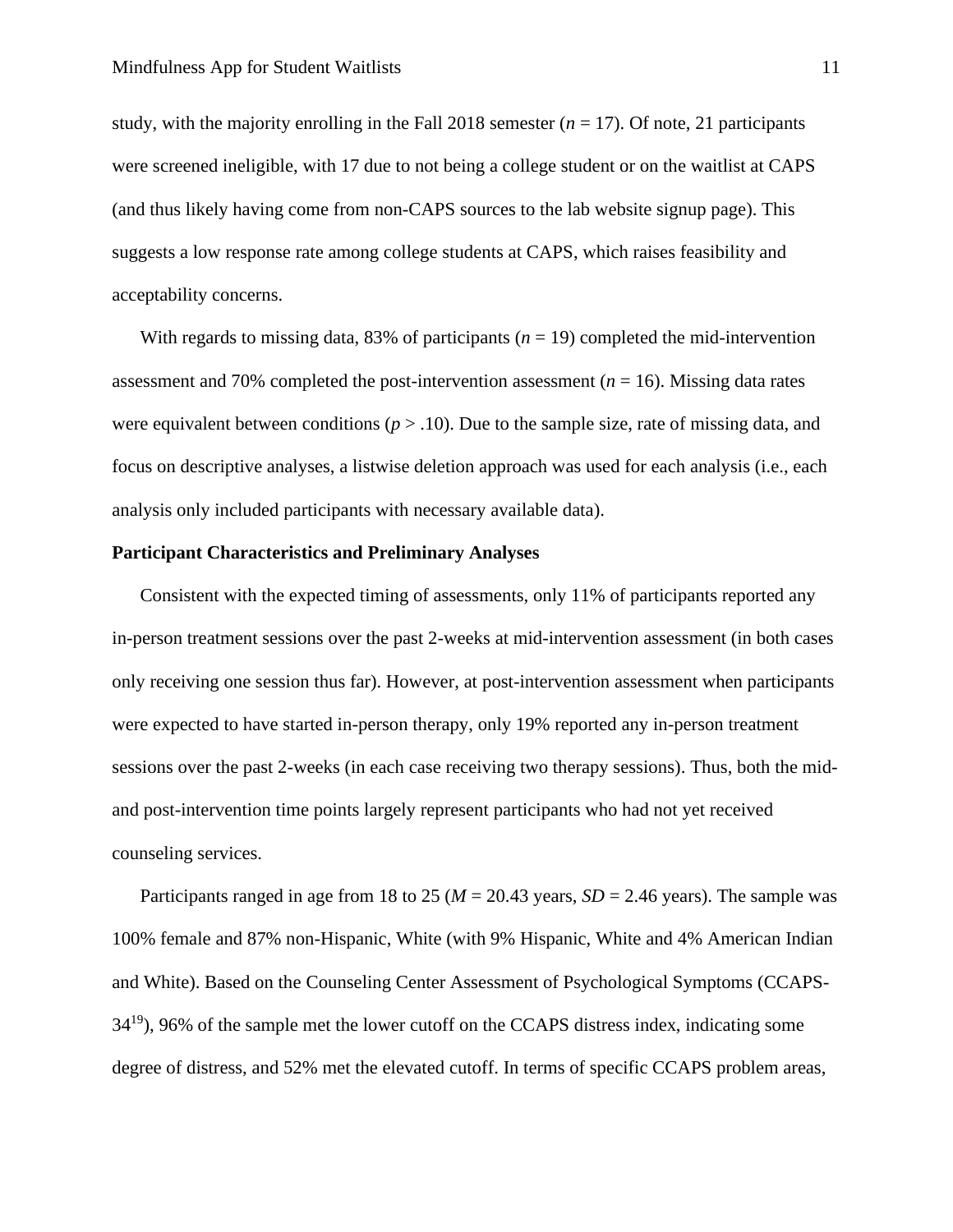70% were elevated on depression, 57% on general anxiety, 57% social anxiety, 52% academic distress, 44% eating concerns, 17% hostility, and 9% alcohol use. Participants indicated an interest in self-help mobile apps at baseline using a 7-point scale with 5 (slightly agree) or higher indicating interest: "I would personally benefit from using a self-help mobile app like the one being tested in this study" ( $M = 5.17$ ,  $SD = 1.15$ ,  $65\% > 4$  "slightly agree") and "I am interested in using a self-help mobile app" ( $M = 5.43$ ,  $SD = 1.16$ ,  $78\% \ge 4$ ). Demographics are listed by condition in Table 1. There were no differences at baseline between conditions on outcomes, processes of change, or demographics (*p* > .05).

Descriptive statistics and distributions were checked for each dependent variable. Of note, 74% scored 0 on the CCAPS alcohol subscale and 0% were elevated on the alcohol subscale in the SBT condition. This is consistent with the specific University student population, which predominantly belongs to a religion that prohibits alcohol use. The alcohol subscale was thus excluded from analyses.

#### **Program Satisfaction**

Descriptive statistics were examined among the 6 participants in the SBT condition who completed the post-intervention self-report assessment. On average, participants provided a usability score of 77.00 on the SUS ( $SD = 16.71$ ). A score of 77 is in the "good" range,<sup>25</sup> and slightly lower, but within 1 *SD*, of SUS scores found for similar acceptance and mindfulnessbased apps evaluated with college students (e.g.,  $^{11,33}$ ).

Individual satisfaction items were rated on a 6-point scale, with 4 (*slightly agree*) or higher indicating a positive response (see Table 2). Participants gave moderately positive ratings for the app on various dimensions of satisfaction including perceived helpfulness, ease of use, and fit. Participants agreed in general that the app would be helpful for those on the waitlist, that they did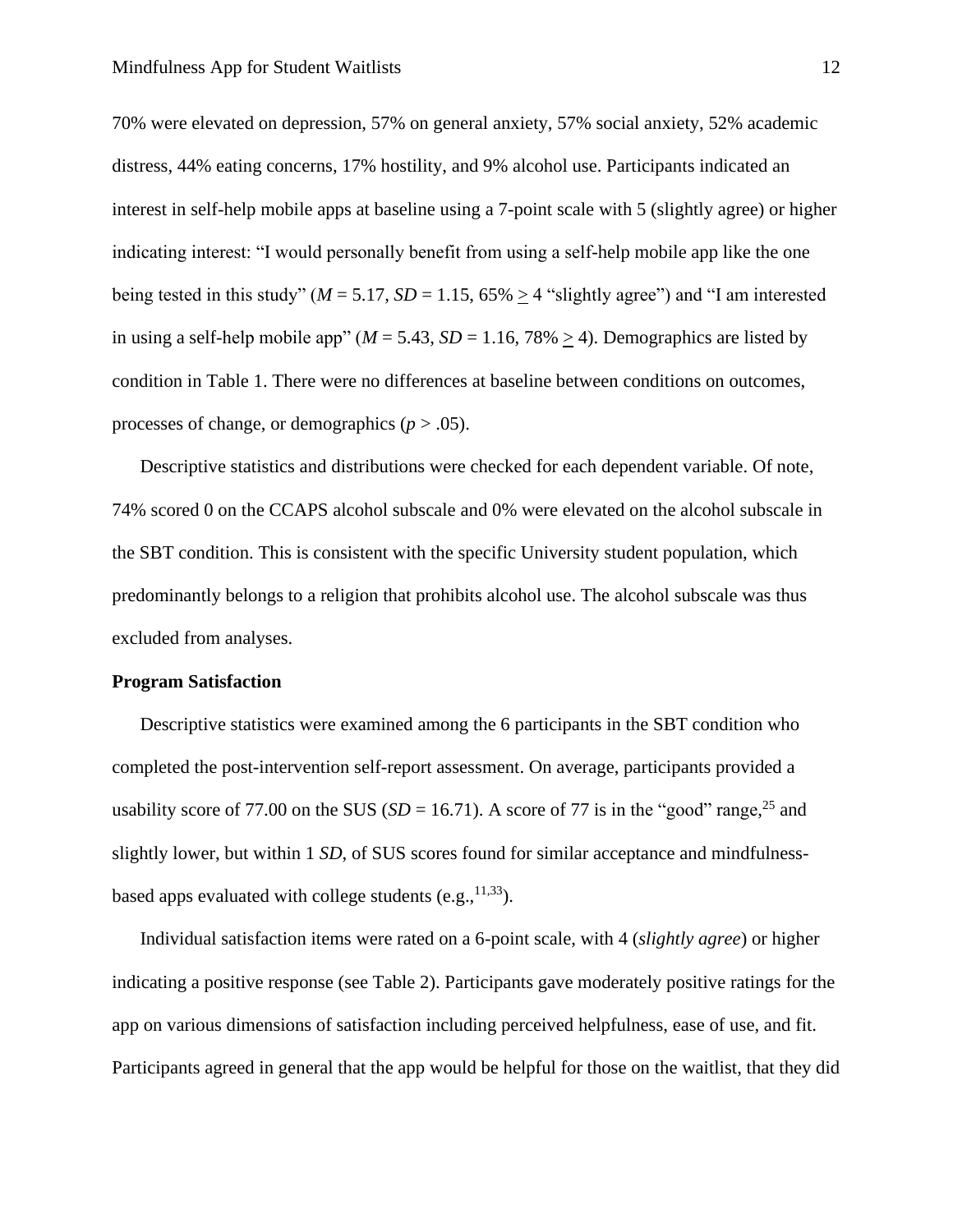not need more training to use the app, and that the app increased motivation to see a therapist. That said, all participants would have preferred to see a therapist right away instead, and disagreed that the app was helpful enough that they did not need to see a therapist. Participants generally disagreed that the app would be a good replacement for seeing a therapist, and agreed the app would be more helpful if used while actively seeing a therapist.

# **Program Usage**

Program usage data was derived from self-report with instructions to review the app dashboard that collected app usage data automatically. Among the 8 SBT participants reporting app usage at mid-intervention assessment, they self-reported using the app on 7.44 days on average  $(SD = 3.87)$ , with 63% using the app 7 or more days and 100% using the app at least once. Total time meditating over the first two weeks was 40.66 minutes on average (*SD* = 31.29). Among the 5 participants reporting app usage at post, usage dropped to 5.80 days on average over the past two weeks  $(SD = 5.32)$ , with 40% using the app 7 or more days and 20% not using the app at all. Total meditation over the entire 4 weeks was 89.20 minutes on average (*SD* = 58.17).

A subsample of 4 SBT participants self-reported reasons for not using the app at postintervention. The most frequent reasons were forgetting to use the app  $(n = 3)$ , not having time  $(n \nvert n)$  $(1, 3)$ , not feeling comfortable using the app around others ( $n = 2$ ), and not seeming helpful ( $n = 3$ ) 1).

# **Mental Health Outcomes**

Due to the small sample size obtained in this pilot study, a descriptive approach was taken to examining effect sizes along with reporting 90% confidence intervals consistent with recommendations for reporting pilot results.<sup>34</sup> Hedge's *g* effect sizes and 90% confidence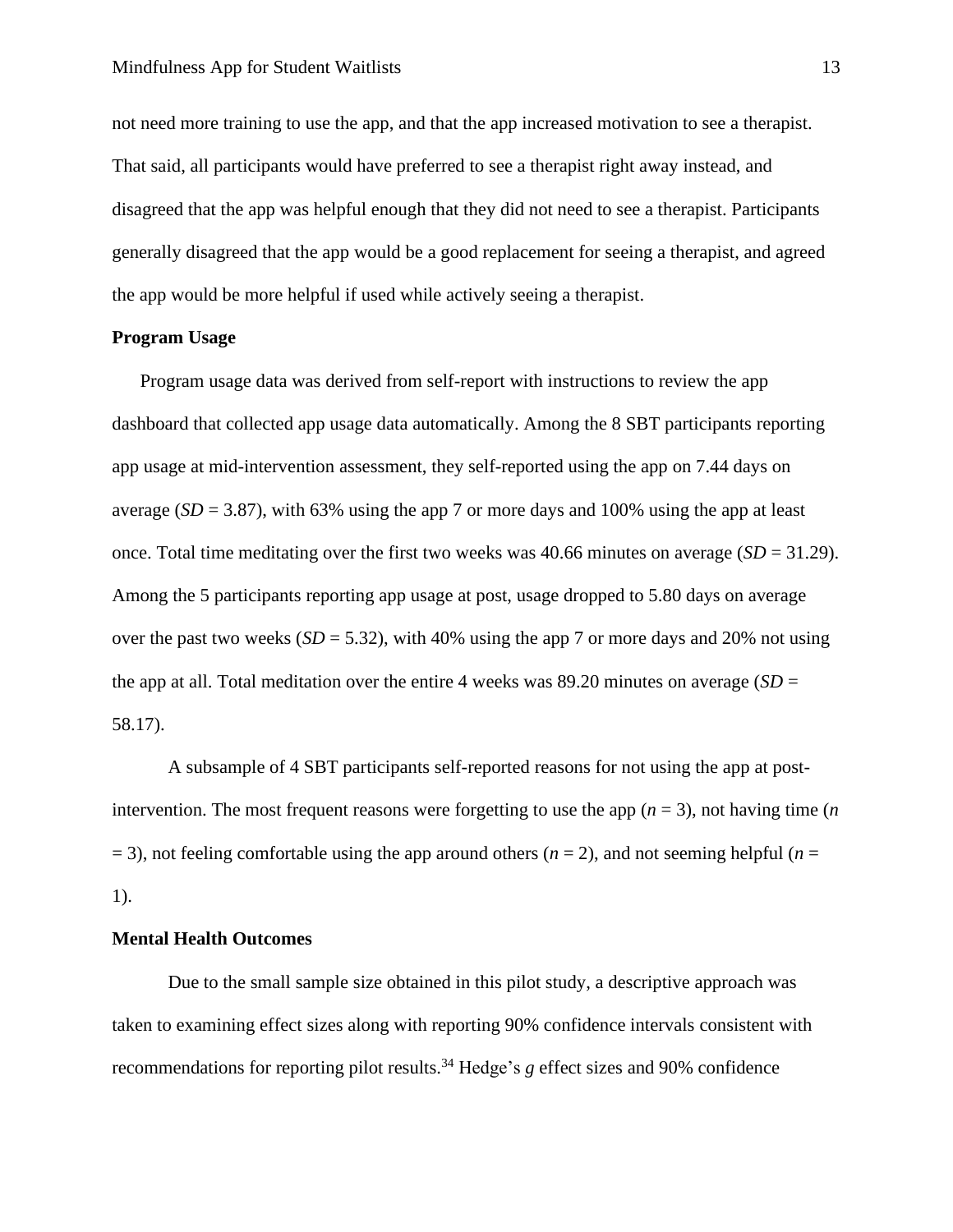intervals were calculated between conditions from pre- to mid-intervention and pre- to postintervention (see Table 3). Effect sizes were calculated using a listwise deletion approach for missing data: pre- to mid-intervention (SBT  $n = 8$ , Control  $n = 11$ ) and pre- to post-intervention effects (SBT  $n = 6$ , Control  $n = 10$ ).

Large effect sizes for SBT were found from pre- to mid-intervention between the SBT and control conditions on overall distress, depression, general anxiety, and hostility, with 90% confidence intervals not including zero and generally ranging from small to large favoring SBT. Small effect sizes from pre- to mid-intervention were found favoring SBT for academic concern and eating concerns, but with 90% confidence intervals ranging from small negative effects favoring the control condition to large effects favoring the SBT app. The effect size for social anxiety was approaching zero  $(g = .11)$  and a small negative effect size favoring the control condition was found for positive mental health.

Large effect sizes were found for SBT from pre- to post-intervention for overall distress and depression, with 90% confidence intervals ranging from near (but above) zero to large effects favoring SBT. Small to medium effect sizes from pre- to post-intervention favoring SBT were found for general anxiety, social anxiety, hostility, academic concerns, eating concerns, and positive mental health, but with 90% confidence intervals ranging from small negative effects favoring the control condition to large effects favoring SBT.

#### **Process of Change Analyses**

Hedge's *g* effect sizes and 90% confidence intervals were also calculated for process of change measures between conditions from pre- to mid-intervention and pre- to post-intervention (see Table 3). A large effect size was found from pre- to mid-intervention for acting with awareness, with the 90% confidence interval ranging from a small to large effect size favoring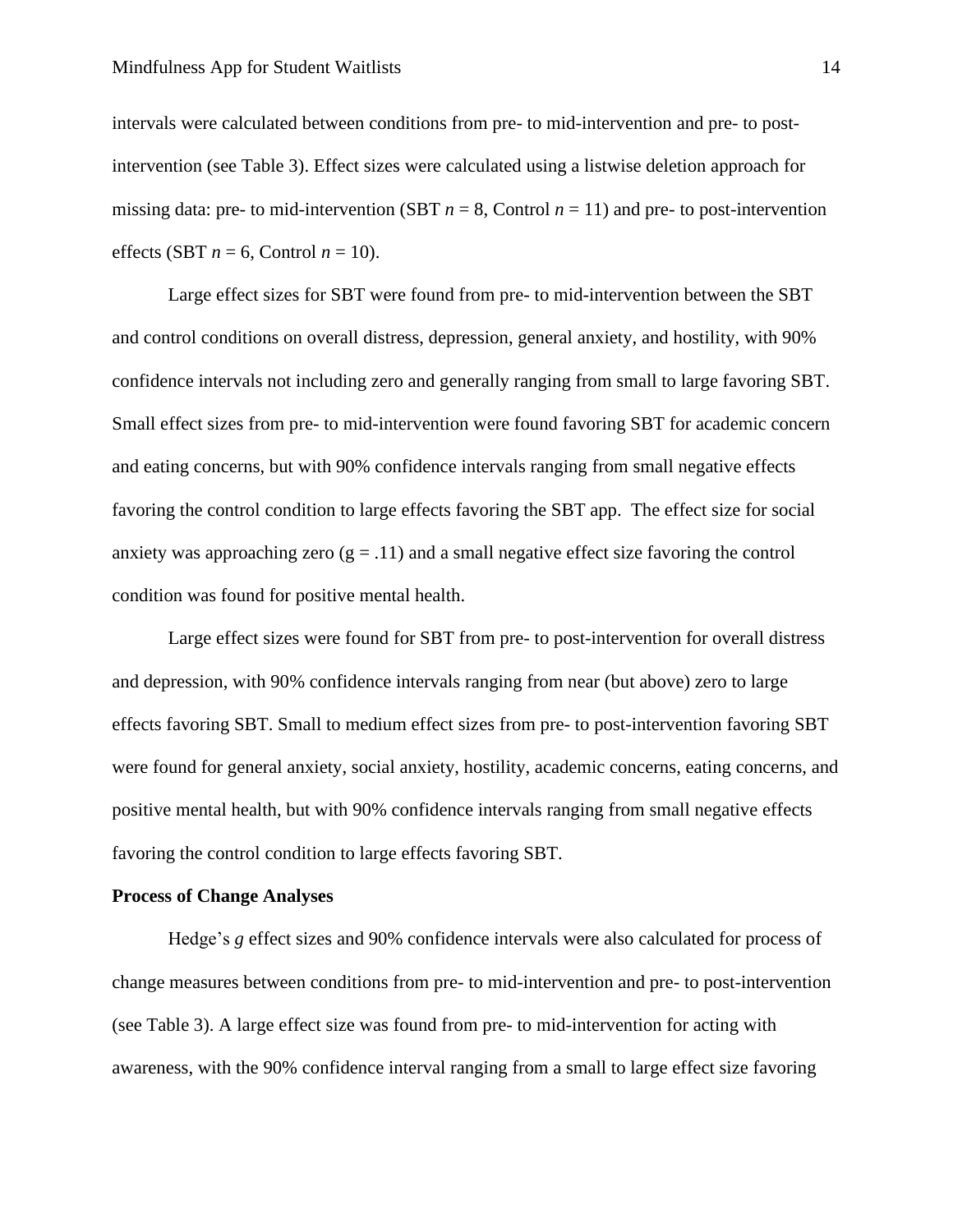SBT. Small to medium effect sizes were found from pre- to mid-intervention for describing, nonjudging, and values obstruction, but with confidence intervals ranging from small negative effects favoring the control to large effects favoring SBT. Negative small to medium effect sizes were surprisingly found for observing, nonreacting, and values progress from pre- to midintervention favoring the control condition, with confidence intervals generally ranging from a large negative effect favoring the control condition, to a near zero effect favoring SBT.

A large effect size was found from pre- to post-intervention for values progress, with the confidence interval ranging from a near zero negative effect, to a large effect favoring SBT. Small to medium effects were found from pre- to post-intervention for observing, describing, acting with awareness, nonjudgmental, and values obstruction, with confidence intervals generally ranging from a small negative effect favoring control to a large effect favoring SBT. A negative effect favoring control was found from pre- to post-intervention for nonreacting, with the confidence interval ranging between a large negative effect favoring control to a medium effect favoring SBT.

# **Discussion**

This study sought to conduct the first pilot randomized controlled trial evaluating the feasibility and acceptability of a widely available mindfulness app (*Stop, Breathe and Think*) for college students waiting to receive services at a college counseling center. Consistent with predictions, participants provided high satisfaction ratings with the app and reported regularly use of the app, particularly in the first two weeks. However, the rate of recruitment was slow over three semesters, suggesting a low response rate that indicates acceptability and feasibility concerns. Due to the small recruited sample, a descriptive approach to reporting effect sizes with more liberal confidence intervals was used. These results provided very preliminary support for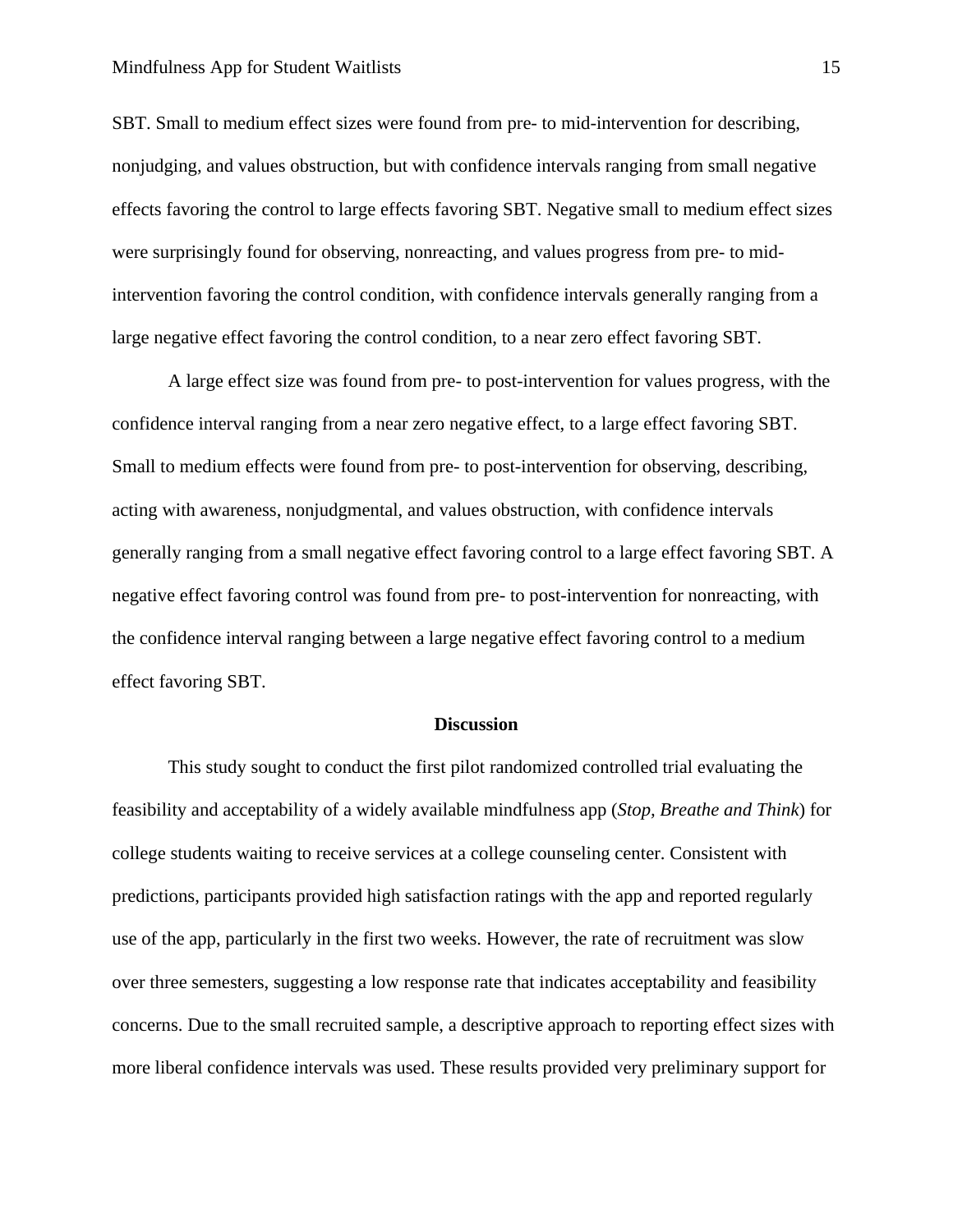# Mindfulness App for Student Waitlists 16

the potential efficacy of the SBT app, particularly for depression, anxiety, and general distress. Effect sizes were weaker and more mixed on mindfulness and values processes of change, although they still generally favored the SBT condition, especially at post-intervention. Overall, these results provide mixed findings suggesting the potential benefits, but also challenges in using a mindfulness app for students waiting to receive counseling services.

College counseling centers face significant challenges in meeting the prevalent, growing mental health needs of their students with the limited resources available. Mobile apps and related technologies are promising in helping address current service gaps and increase mental health resources without overburdening already taxed centers, but apps also introduce their own set of challenges.<sup>35</sup> This study highlighted some of the barriers that need to be addressed in order to meet the potential promise of mobile apps.

The students who did enroll in the study were satisfied with and reported using the app. However, the response rate was low and students who did enroll were notably more enthusiastic about using a mobile app than previous college student surveys would indicate (e.g.,  $36$ ). This suggests offering a mobile app for waitlisted students may only be of interest to a select subsample. This is consistent with past surveys of students regarding interests in mobile apps versus in-person resources<sup>36</sup> as well as a previous trial that also found a low response rate when testing a mobile app for waitlisted students.<sup>11</sup> Of note, participants reported a preference to have instead used the app during therapy, rather than while on the waitlist, which has also been found in other surveys of both students<sup>36</sup> and therapists.<sup>25</sup> It is thus unclear if the target should be increasing interest in using apps while on the waitlist *or* identifying the subgroup interested in using an app on the waitlist, recognizing this is a more limited solution and other students might not use apps until starting counseling. There are other barriers that might have also reduced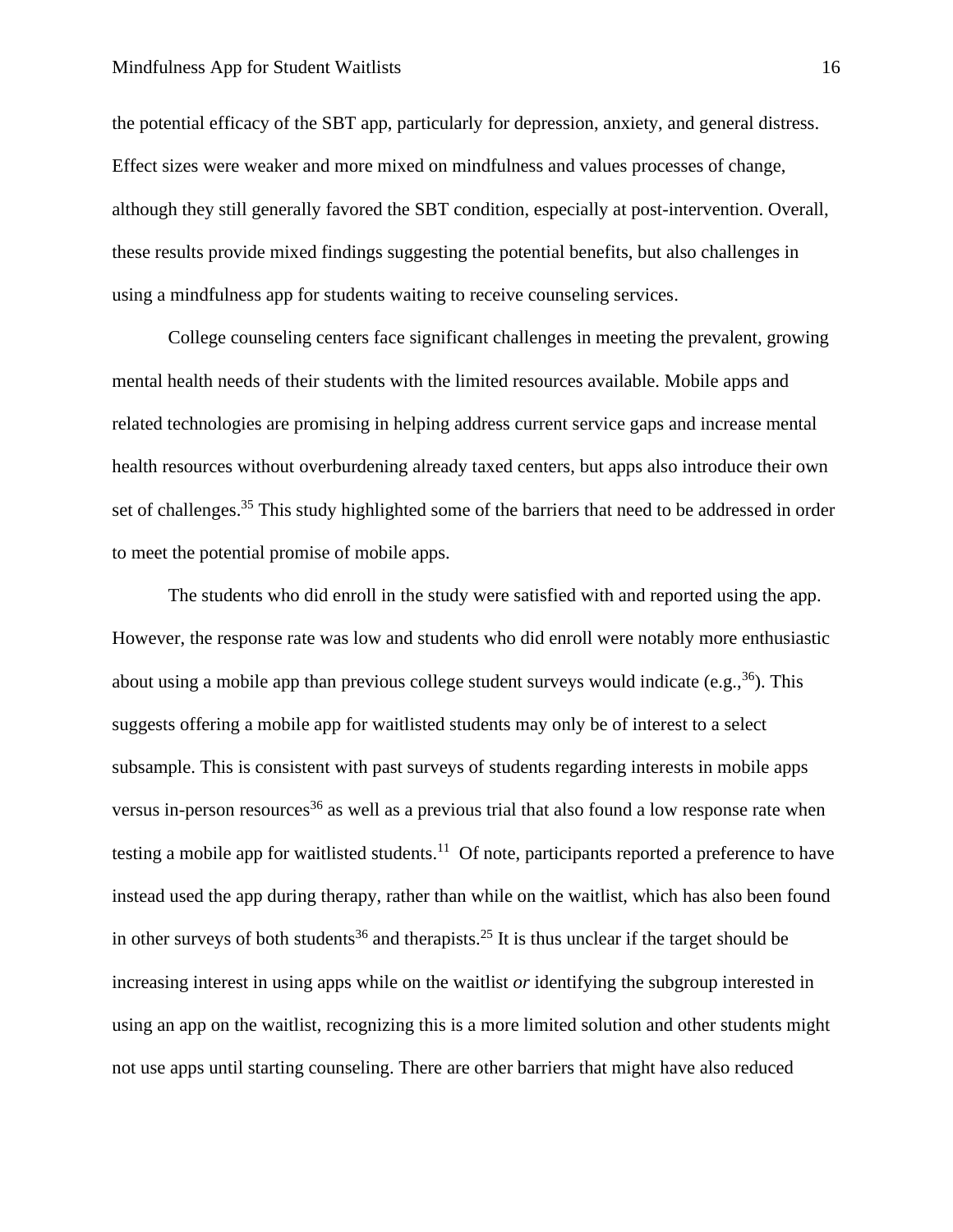response rate including the research components that might have made enrollment less enticing or more burdensome as well as some counselors and staff potentially not providing recruitment information to all relevant students. Previous research testing online interventions with college students actively meeting with a therapist found low response rates that were likely due at least in part to counselors not inviting relevant clients.<sup>37</sup> Thus, the barriers to implementing these technologies are likely complex, multifaceted, and needing additional research and innovative solutions.

This study was innovative in evaluating a publicly available mobile app that is regularly used by and recommended to college students. Much of the existing research has focused on evaluating prototype apps developed for a research study and not publicly available, leading to a gap between apps known to be efficacious in research and apps that are popularly among students and counselors.<sup>7</sup> With the ever growing number of apps developed, not every one can be evaluated. However, it is critical that at least some of the most widely used and recommended mobile apps be tested to confirm their efficacy and inform evidence-based recommendations to clients.

The current study found very preliminary support suggesting the *Stop, Breathe and Think*  mindfulness app might improve mental health among students waiting for counseling services. Large positive effects were found over time for the SBT condition relative to the control condition on distress, depression, anxiety, and hostility, with confidence intervals suggesting effect sizes likely fall within a small to large range favoring SBT. Weaker, but still positive effects, were generally found for other mental health outcomes. That said, results are based on a descriptive approach and liberal confidence intervals due to the low sample size enrolled in the pilot study. Thus, these findings should be interpreted with caution as an initial "signal" that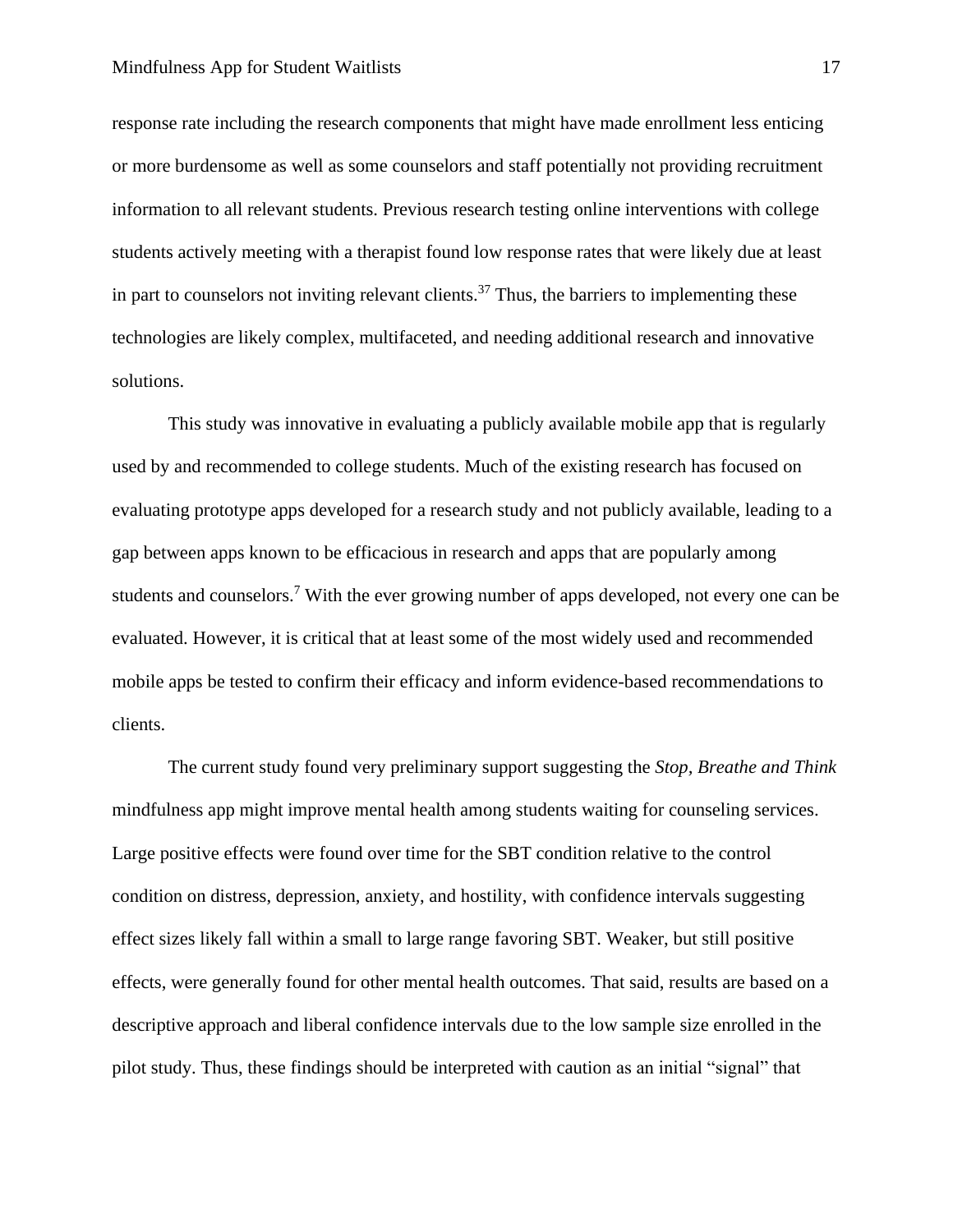# Mindfulness App for Student Waitlists 18

requires replication with a larger sample and appropriate methodological controls. If results replicated, they could guide evidence-based recommendations for using *Stop, Breathe and Think*  (a publicly available and widely used app) with clients on counseling center waitlists.

Findings from this pilot trial also identified feasibility challenges that would need to be addressed in a future confirmatory efficacy trial. Most notably, future research will need to overcome recruitment challenges, which were likely due to a combination of factors including acceptability to student clients and engagement from counselors and staff recruiting participants.

A related issue was that most participants reported not yet starting in-person therapy four weeks after enrolling in the study. It is unclear whether this is due to participant choice (e.g., improving sufficiently on their own such that they no longer sought treatment), access to treatment (e.g., longer than expected waitlists at the counseling center), missing data (e.g., participants who started therapy did not complete later assessments), or a combination of these factors. In any case, this further highlights the potential need for self-guided resources that students can access while waiting to begin counseling, while also identifying feasibility issues for studying the effects of such apps for waitlisted clients. Future studies would benefit from integrating research more actively within counseling centers to clarify how these resources interact with and affect counseling services (e.g., effects of app assignment on subsequent participation in treatment, clarifying when participants begin in-person counseling or why inperson counseling is never initiated).

As a pilot evaluation of a publicly available app this study had notable limitations. There was limited power due to a low response rate over three semesters of recruitment. Consistent with recommendations for pilot research,  $34$  a descriptive approach to reporting effect sizes with a more liberal 90% confidence interval was used, which should be interpreted with notable caution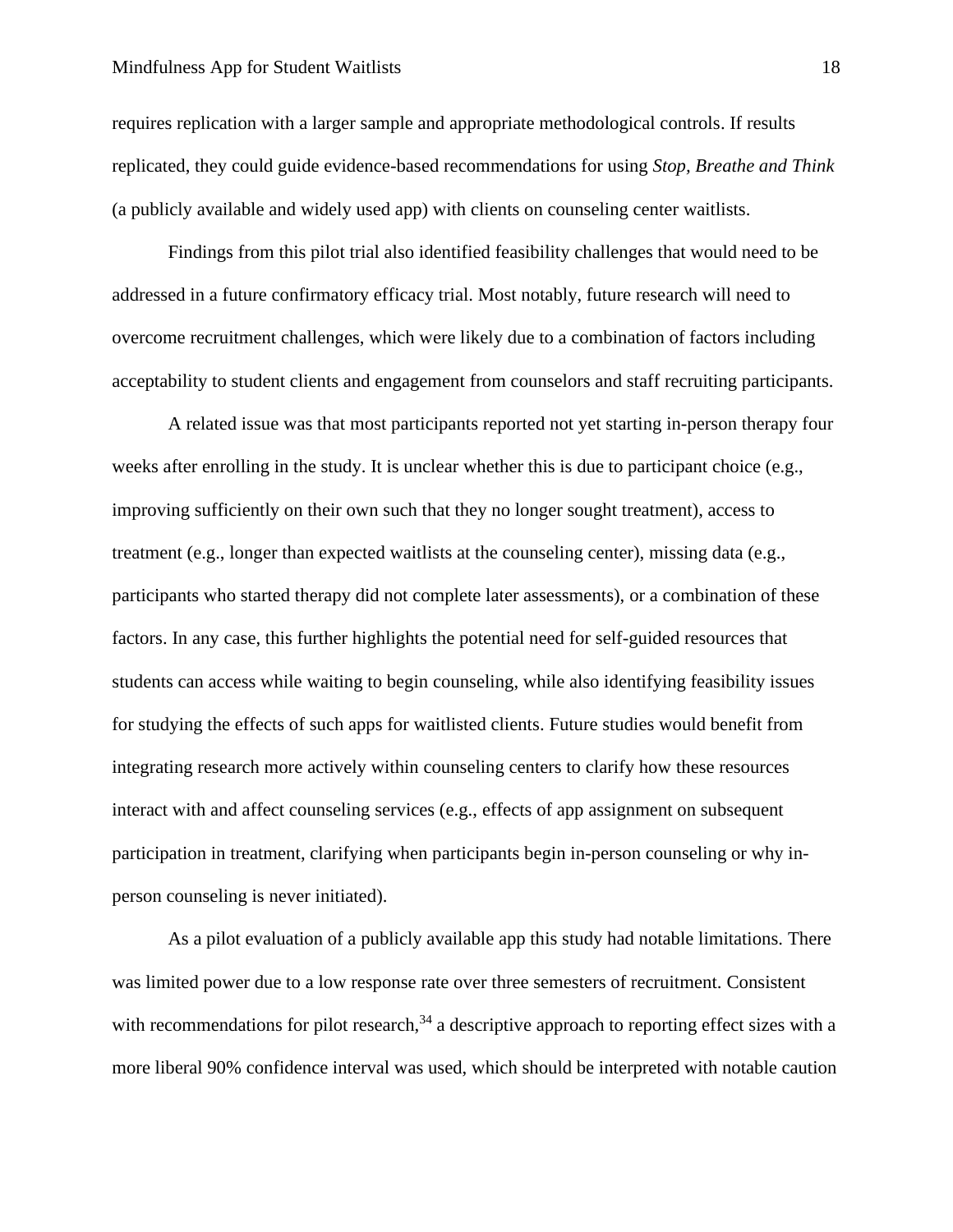given the potential for Type I error. In addition, the sample was homogenous in terms of gender, race/ethnicity, and university, which limits generalizability of results. The study was also limited in that app usage was measured by self-report rather than objective data tracking, which has been found to be less accurate.<sup>38</sup> This was a necessary limitation due to the use of a publicly available app, but resulting usage findings should be interpreted with caution given the potential biasing from self-report. Feasibility and acceptability data were also limited due to the focus on quantitative assessment methods. Qualitative and formative evaluation steps would have helped to further clarify the barriers and facilitators to using a mindfulness mobile app with counseling center clients (e.g., focused interviews with clients or counselors).

Overall, this study provides the first pilot randomized controlled evaluation of the *Stop, Breathe and Think* mobile app and of any mobile app for college students waiting for counseling services. Given the challenges faced by counseling centers and the opportunities mobile apps afford, it is critical that research continue to research the efficacy of apps and how to effectively implement them to meet the mental health needs of college students.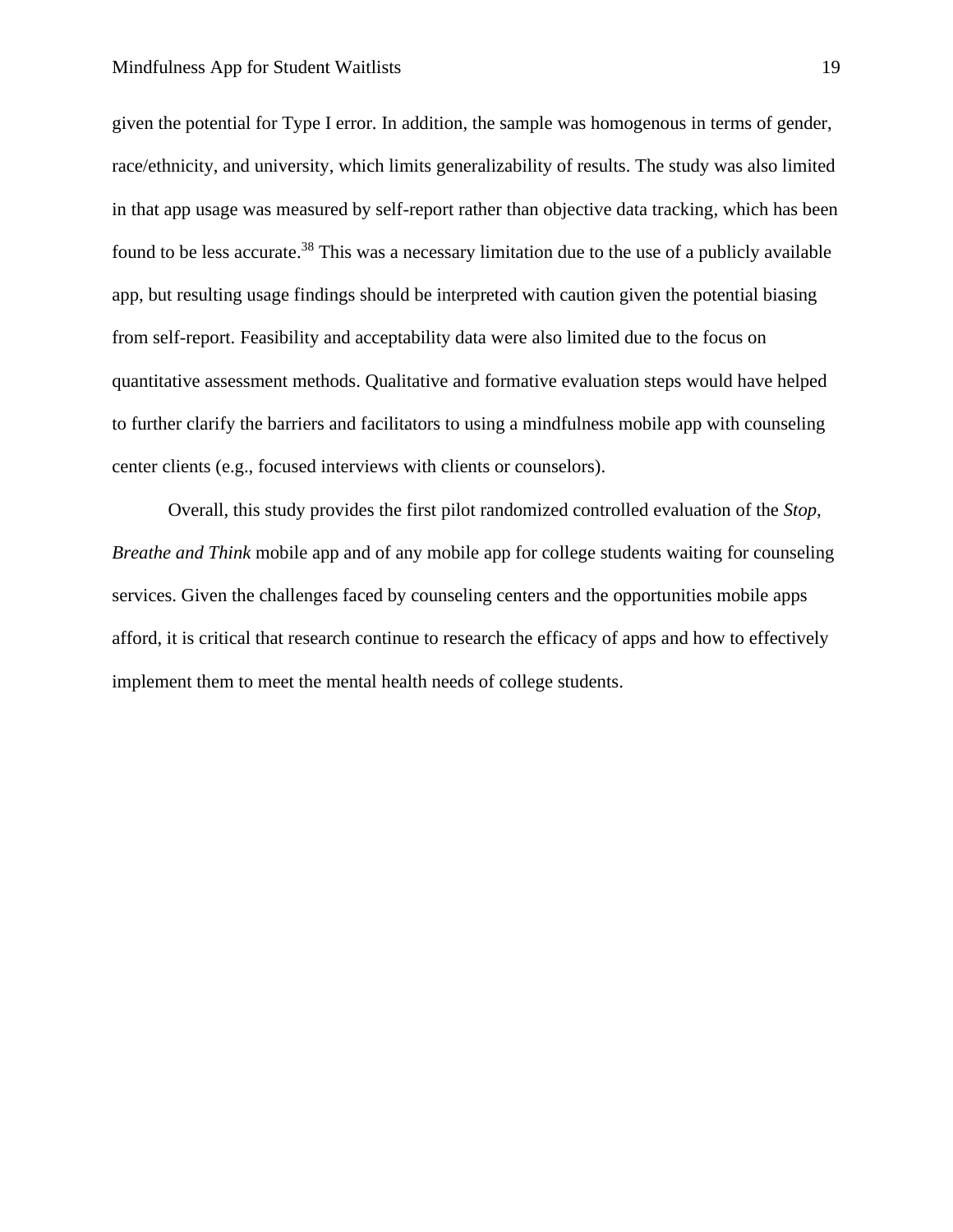# References

- 1. American College Health Association. *American College Health Association-National College Health Assessment II: Undergraduate Student Executive Summary Fall 2018*. Silver Spring, MD: American College Health Association; 2018.
- 2. Blanco C, Okuda M, Wright C, Hasin DS, Grant BF, Liu S-M, Olfson M. Mental health of college students and their non–college-attending peers. *Archives of General Psychiatry*. 2008;65(1429).
- 3. Gallagher R P. National Survey of College Counseling Centers 2014*.* Project Report. *The International Association of Counseling Services (IACS)*. 2015.
- 4. Lipson S K, Lattie E G, Eisenberg, D. Increased rates of mental health service utilization by US college students: 10-year population-level trends (2007–2017). *Psychiatric Services*. 2018;70:60-63.
- 5. Xiao H, Carney D M, Youn S J, Janis R A, Castonguay L G, Hayes J A, Locke B D. Are we in crisis? National mental health and treatment trends in college counseling centers. *Psychological Services.* 2017;14:407-415.
- 6. LeViness P, Bershad C, Gorman K. *The Association for University and College Counseling Center Directors annual survey.* 2017. Retrieved from https://www.aucccd.org/directorsurveys-public
- 7. Torous J B, Levin M E, Ahern D, Oser M. Cognitive behavioral mobile applications: Research literature, marketplace data, and evaluation guidelines*. Cognitive and Behavioral Practice.*  2017;24:215-225*.*
- 8. Harrer M, Adam S H, Fleischmann R J, Baumeister H, Auerbach R, Bruffaerts R, … Ebert D D. Effectiveness of an internet- and app-based intervention for college students with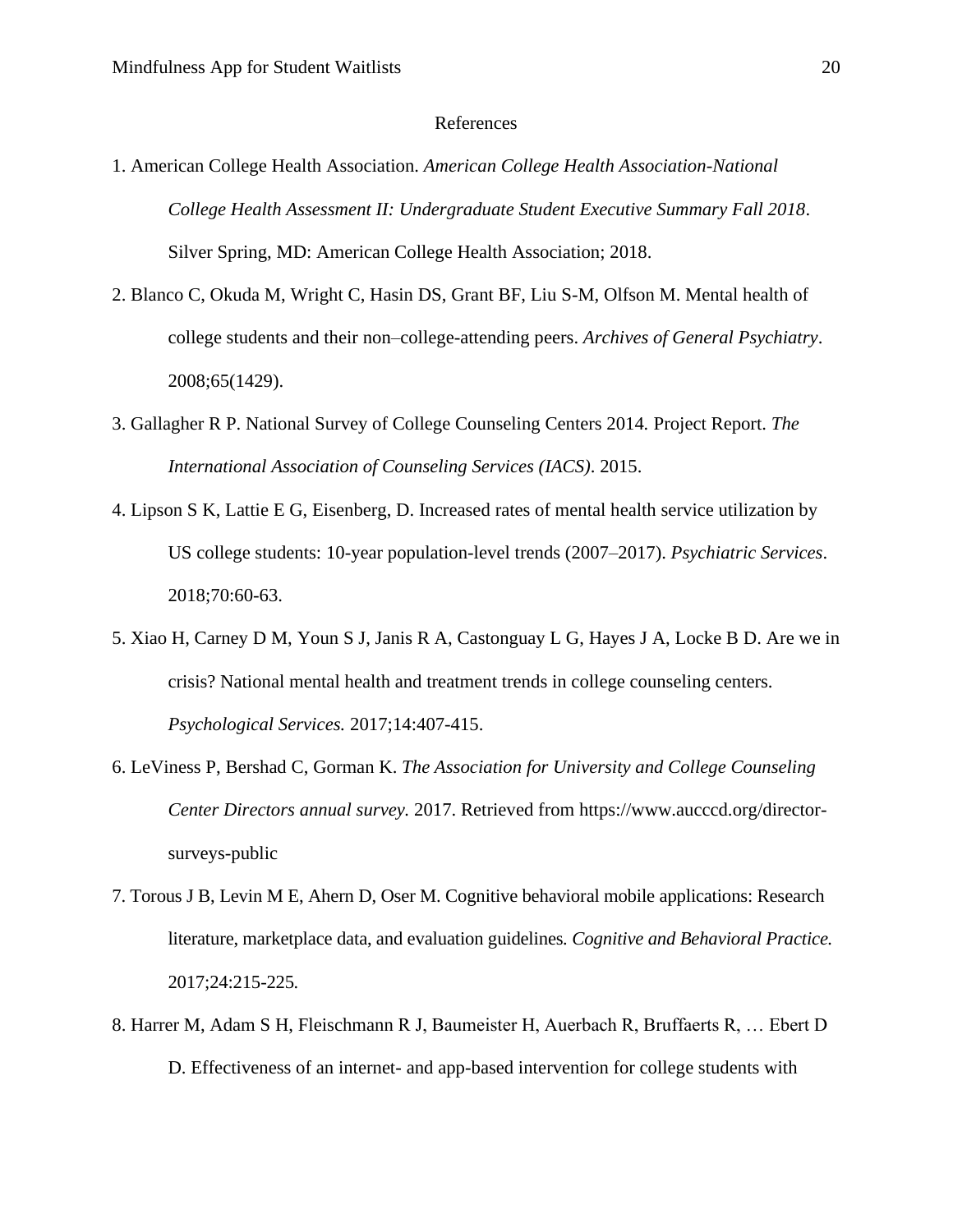elevated stress: Randomized controlled trial. *Journal of Medical Internet Research*. 2018;20:1-16.

- 9. Lee R A, Jung M E. Evaluation of an mhealth app (DeStressify) on university students' mental health: Pilot trial. *Journal of Medical Internet Research Mental Health*. 2018;5(e2).
- 10. Johnson K F, Kalkbrenner M T. The utilization of technological innovations to support college student mental health: Mobile health communication. *Journal of Technology in Human Services*. 2017;35:314-339.
- 11. Citation Removed for Blinding
- 12. Khoury B, Lecomte T, Fortin G, Masse M, Therien P, Bouchard V, … Hofmann S G. Mindfulness-based therapy: A comprehensive meta-analysis. *Clinical Psychology Review*. 2013;33(6):763-771.
- 13. Turgon R, Ruffault A, Juneau C, Blatier C, Shankland R. Eating disorder treatment: A systematic review and meta-analysis of the efficacy of mindfulness-based programs. *Mindfulness*. 2019;10:2225-2244.
- 14. Chiesa A, Serretti A. Are mindfulness-based interventions effective for substance use disorders? A systematic review of the evidence*. Subst Use Misuse*. 2014;49:492-512.
- 15. Gu J, Strauss C, Bond R, Cavanagh K. How do mindfulness-based cognitive therapy and mindfulness-basedstress reduction improve mental health and wellbeing? A systematicreview and meta-analysis of mediation studies. *Clinical Psychology Review*. 201;37:1-12.
- 16. Cavanagh K, Strauss C, Forder L, Jones F. Can mindfulness and acceptance be learnt by selfhelp?: a systematic review and meta-analysis of mindfulness and acceptance-based selfhelp interventions. *Clinical Psychology Review.* 2014;34:118-129.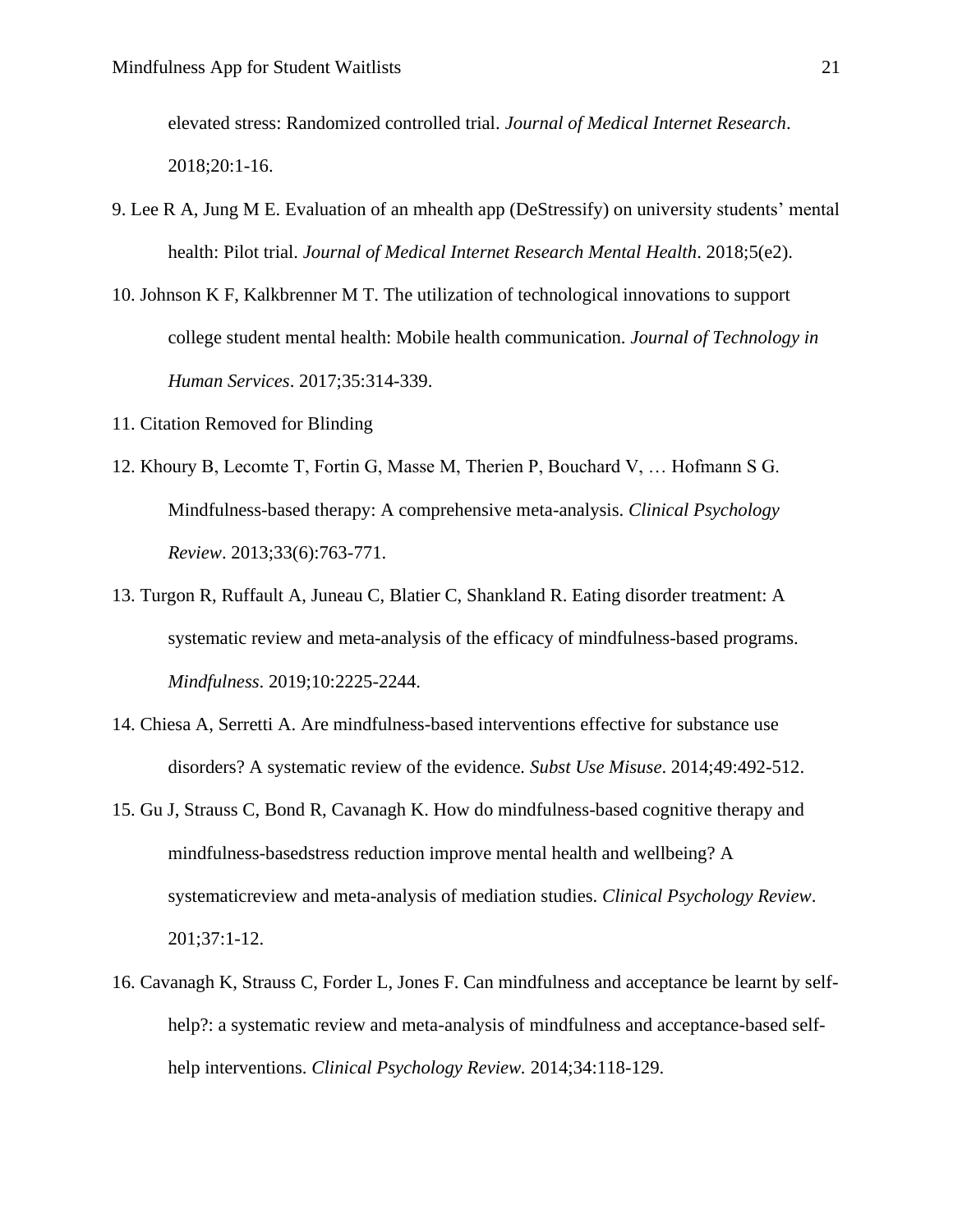- 17. Linardon J. Can acceptance, mindfulness, and self-compassion be learnt by smartphone apps? A systematic and meta-analytic review of randomized controlled trials. *Behavior Therapy*. In Press.
- 18. Flett J A M, Hayne H, Riordan B C, Thompson L M, Conner T S. Mobile mindfulness meditation: A randomised controlled trial of the effect of two popular apps on mental health. *Mindfulness*. 2019;10:863–876.
- 19. Huberty J, Green J, Glissmann C, Larkey L, Puzia M, Lee C. Efficacy of the mindfulness meditation mobile app "Calm" to reduce stress among college students: Randomized controlled trial. *JMIR mHealth and uHealth.* 2019;7: e14273.
- 20. Walsh KM, Saab BJ, Farb NA. Effects of a mindfulness meditation app on subjective wellbeing: Active randomized controlled trial and experience sampling study. *JMIR Ment Health*. 2019;6:e10844.
- 21. Moffitt-Carney KM, Duncan AB. Evaluation of a mindfulness-based mobile application with college students: A pilot study. *J Am Coll Health.* In Press.
- 22. Athanas AJ, McCorrison JM, Smalley S, Price J, Grady J, Campistron J, Schork NJ. Association between improvement in baseline mood and long-term use of a mindfulness and meditation app: Observational study. *JMIR Ment Health.* 2019;6:e12617.
- 23. West J H, Hall P C, Hanson C L, Barnes M D, Giraud-Carrier C, Barrett J. There's an app for that: Content analysis of paid health and fitness apps. *Journal of Medical Internet Research*. 2012;14(e72).
- 24. Mani M, Kavanagh D J, Hides, L, Stoyanov S R. Review and evaluation of mindfulnessbased iPhone apps. *JMIR MHealth and UHealth*. 2015;3(e82).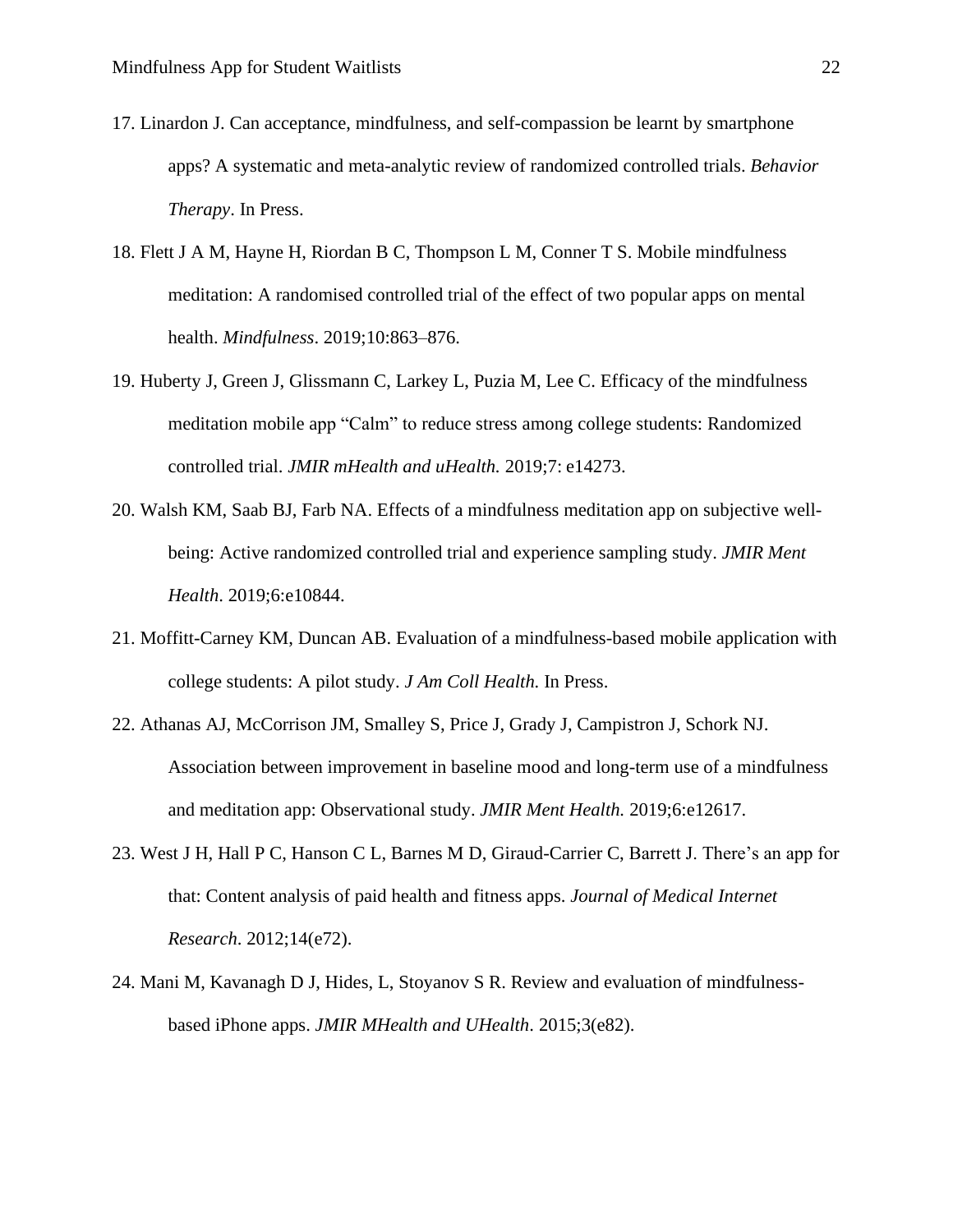- 25. Pierce B, Twohig M, Levin M E. Perspectives on the use of Acceptance and Commitment Therapy related apps: Results from a survey of students and professionals. *Journal of Contextual Behavioral Science*. 2016;5:215-224.
- 26. Center for Collegiate Mental Health. *CCAPS 2012 technical manual*. University Park, PA: CCMH; 2012.
- 27. Keyes C L M, Wissing M, Potgieter J P, Temane M, Kruger A, van Rooy S. Evaluation of the mental health continuum-short form (MHC-SF) in Setswana-speaking South Africans. *Clinical Psychology & Psychotherapy.* 2008;15:181-192.
- 28. Lamers S M A, Westerhof G J, Bohlmeijer E T, ten Klooster P M, & Keyes C L M. Evaluating the psychometric properties of the mental health Continuum-Short Form (MHC-SF). *Journal of Clinical Psychology.* 2011;67:99-110.
- 29. Baer R A, Hopkins J, Krietemeyer J, Smith G T, Toney L. Using Self-Report Assessment Methods to Explore Facets of Mindfulness. *Assessment.* 2006;13:27-45.
- 30. Smout M F, Davies M, Burns N, Christie A. Evaluating acceptance and commitment therapy: Development of the valuing questionnaire. *Journal of Contextual Behavioral Science.*  2014;3:164-172.
- 31. Brooke J. SUS: a "quick and dirty" usability scale. In PW Jordan, B Thomas, BA Weerdmeester, and IL McClelland (Eds.) *Usability Evaluation in Industry* (189-194). London: Taylor and Francis; 1996.
- 32. Bangor A, Kortum P T, Miller J T. An empirical evaluation of the System Usability Scale. *International Journal of Human-Computer Interaction.* 2008;24:574-594.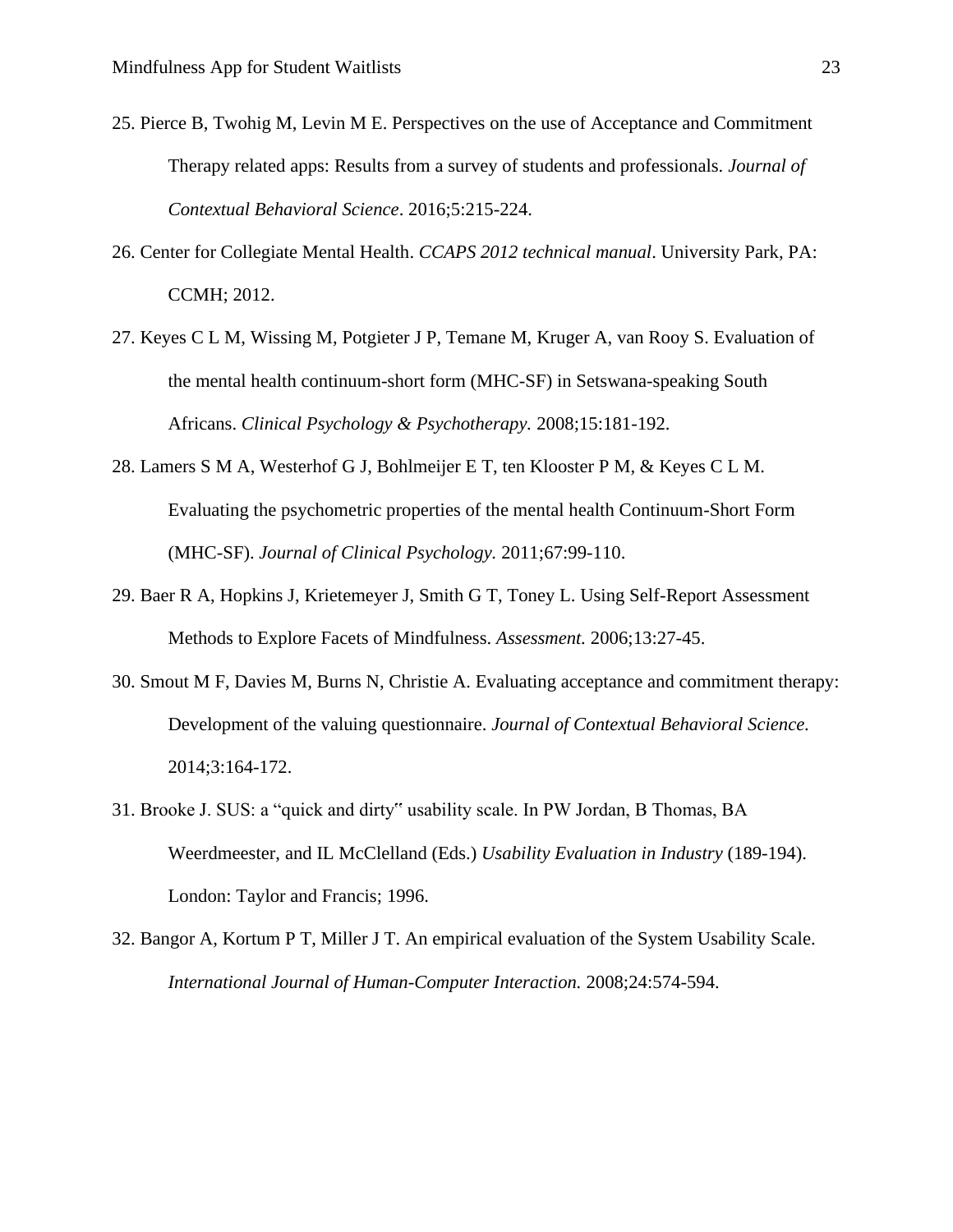- 33. Levin M E, Haeger J, An W, Twohig M P. Comparing cognitive defusion and cognitive restructuring delivered through a mobile app for individuals high in self-criticism. *Cognitive Therapy and Research.* 2018;42:844-855.
- 34. Lee EC, Whitehead AL, Jacques RM, Julious SA. The statistical interpretation of pilot trials: Should significance thresholds be reconsidered*? BMC Medical Research Methodology*. 2014;14:41.
- 35. Lattie E G, Lipson S K, Eisenberg D. Technology and college student mental health: Challenges and opportunities. *Frontiers in Psychiatry.* In Press.
- 36. Levin M E, Stocke K, Pierce B, Levin C. Do college students use online self-help? A survey of intentions and use of mental health resources. *Journal of College Student Psychotherapy.* 2018;32:181-198.
- 37. Levin M E, Pistorello J, Hayes S C, Seeley J R, Levin C. Feasibility of an Acceptance and Commitment Therapy adjunctive web-based program for counseling centers. *Journal of Counseling Psychology.* 2015;62: 529-536.
- 38. Flett JAM, Fletcher BD, Riordan BC, Patterson T, Hayne H, Conner TS. The peril of selfreported adherence in digital interventions: A brief example. *Internet Interventions*. 2019;18:100267.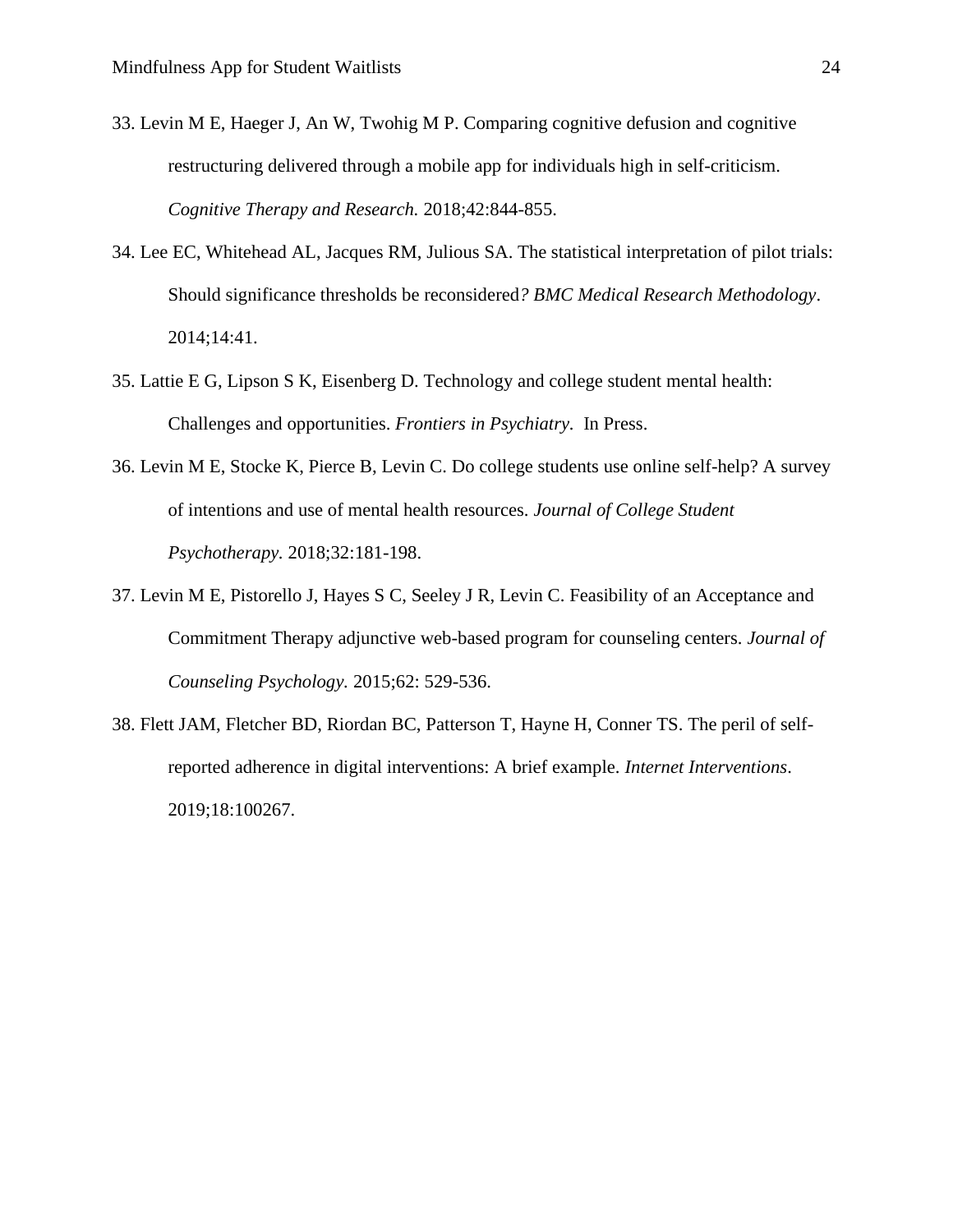Table 1. Participant baseline demographics by condition.

|                                                                                                             | <b>SBT</b> App Condition | <b>Control Condition</b> |  |  |  |  |  |
|-------------------------------------------------------------------------------------------------------------|--------------------------|--------------------------|--|--|--|--|--|
|                                                                                                             | $M(SD)$ or %             | $M(SD)$ or %             |  |  |  |  |  |
| Age                                                                                                         | 19.90(2.18)              | 20.85 (2.67)             |  |  |  |  |  |
| % Female                                                                                                    | 100%                     | 100%                     |  |  |  |  |  |
| Ethnicity                                                                                                   |                          |                          |  |  |  |  |  |
| Hispanic/Latinx                                                                                             | 10%                      | 8%                       |  |  |  |  |  |
| Not Hispanic/Latinx                                                                                         | 90%                      | 92%                      |  |  |  |  |  |
| Race                                                                                                        |                          |                          |  |  |  |  |  |
| White                                                                                                       | 100%                     | 100%                     |  |  |  |  |  |
| Asian                                                                                                       | 0%                       | 0%                       |  |  |  |  |  |
| <b>Black/African American</b>                                                                               | 0%                       | 0%                       |  |  |  |  |  |
| American Indian/Alaska Native                                                                               | 10%                      | 0%                       |  |  |  |  |  |
| Native Hawaiian/Pacific Islander                                                                            | 0%                       | 0%                       |  |  |  |  |  |
| Other                                                                                                       | 0%                       | 0%                       |  |  |  |  |  |
| Elevated on CCAPS <sup>a</sup>                                                                              |                          |                          |  |  |  |  |  |
| Overall distress                                                                                            | 70%                      | 38%                      |  |  |  |  |  |
| Depression                                                                                                  | 90%                      | 54%                      |  |  |  |  |  |
| General anxiety                                                                                             | 50%                      | 62%                      |  |  |  |  |  |
| Social anxiety                                                                                              | 50%                      | 62%                      |  |  |  |  |  |
| Academic concerns                                                                                           | 70%                      | 38%                      |  |  |  |  |  |
| Eating concerns                                                                                             | 50%                      | 38%                      |  |  |  |  |  |
| Hostility                                                                                                   | 30%                      | 8%                       |  |  |  |  |  |
| Alcohol use                                                                                                 | 0%                       | 15%                      |  |  |  |  |  |
| "I would personally benefit from using a self-help<br>mobile app like the one being tested in this study" b | 5.40(1.08)               | 5.00(1.23)               |  |  |  |  |  |
| "I am interested in using a self-help mobile app" b                                                         | 5.50(1.35)               | 5.38(1.04)               |  |  |  |  |  |
| <sup>a</sup> Based on validated cutoff scores for each CCAPS subscale. <sup>26</sup>                        |                          |                          |  |  |  |  |  |

<sup>b</sup> Rated on a 7-point scale with 5 (slightly agree) or higher indicating interest in using an app.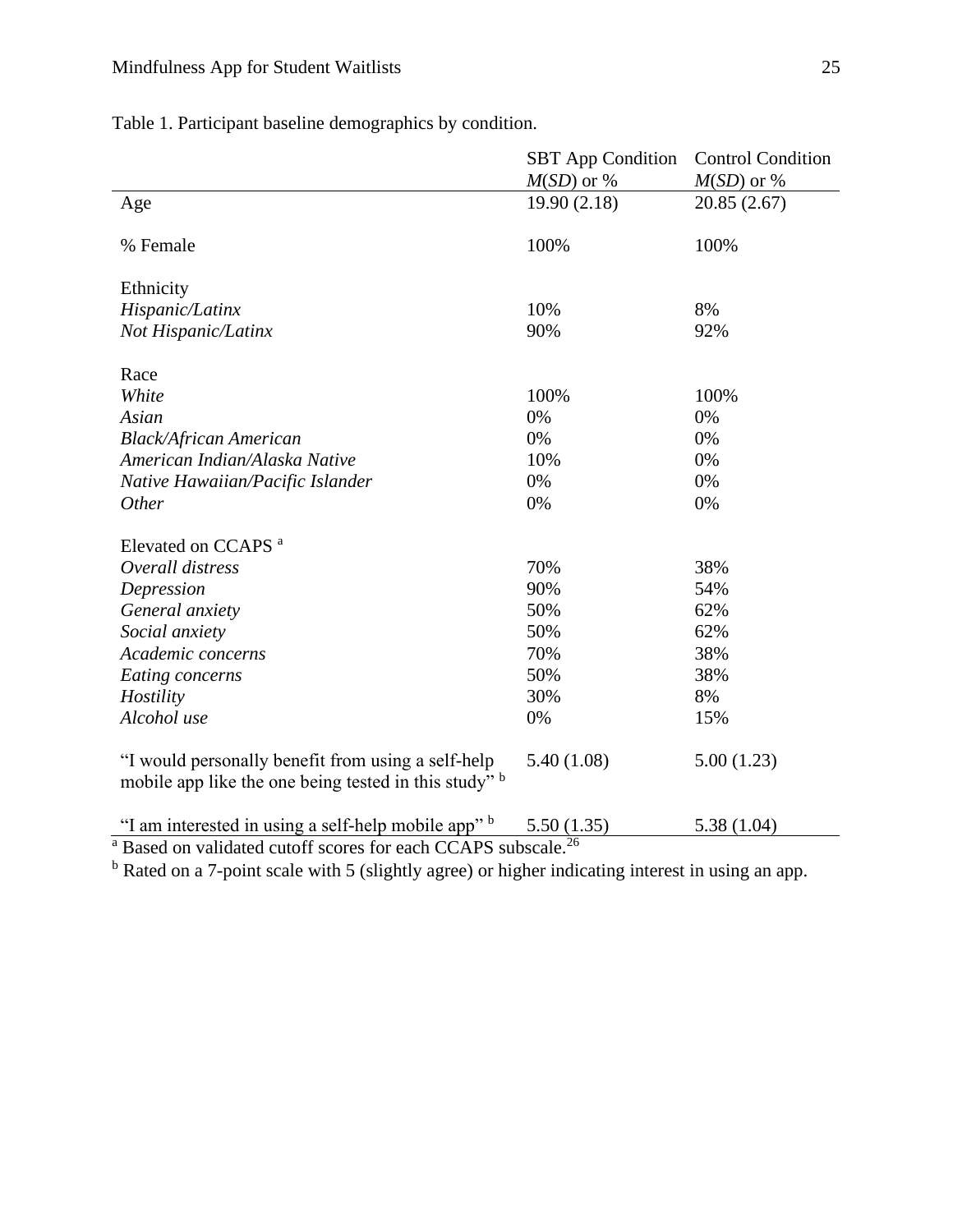| Item                                                                                  | M(SD)      | $\geq 4$<br>"slightly agree" |
|---------------------------------------------------------------------------------------|------------|------------------------------|
| <b>General Satisfaction Items</b><br>Overall, I was satisfied with the quality of SBT | 4.20(1.64) | 60%                          |
|                                                                                       |            |                              |
| SBT was helpful to me.                                                                | 4.20(2.05) | 60%                          |
| SBT was easy to use.                                                                  | 5.00(1.23) | 80%                          |
| SBT was enjoyable to use.                                                             | 4.80(1.10) | 80%                          |
| I felt SBT was made for someone like me                                               | 3.80(1.92) | 60%                          |
| I would like to use SBT again in the future                                           | 4.60(1.67) | 60%                          |
| I would recommend SBT to a student struggling with a mental health problem            | 4.60(1.67) | 80%                          |
| Use in Therapy Items                                                                  |            |                              |
| I think SBT would be helpful for students waiting to receive therapy                  | 4.20(2.05) | 60%                          |
| My counseling center should recommend SBT to students on the waiting list             | 4.40(1.82) | 60%                          |
| SBT helped me to get more out of therapy                                              | 3.50(1.29) | 60%                          |
| SBT increased my motivation to see a therapist                                        | 4.00(.71)  | 80%                          |
| I would have preferred to see a therapist right away rather than use SBT first*       | 5.20(1.10) | 100%                         |
| SBT was helpful enough I didn't need to see a therapist anymore after using it        | 1.80(1.10) | $0\%$                        |
| SBT could be a good replacement for seeing a therapist for some students              | 2.60(1.34) | 40%                          |
| SBT would be more helpful if it was used while students actively see a therapist*     | 5.00(.71)  | 100%                         |
| I needed more training on how to use SBT before I started using it*                   | 2.20(1.64) | 40%                          |

Table 2. Post-intervention self-report items assessing satisfaction and therapy usage factors in the SBT condition.

Note: Items were rated on a 6-point scale with 4 (*slightly agree*) or higher indicating a positive response with the exception of reverse scored items indicated with an \*.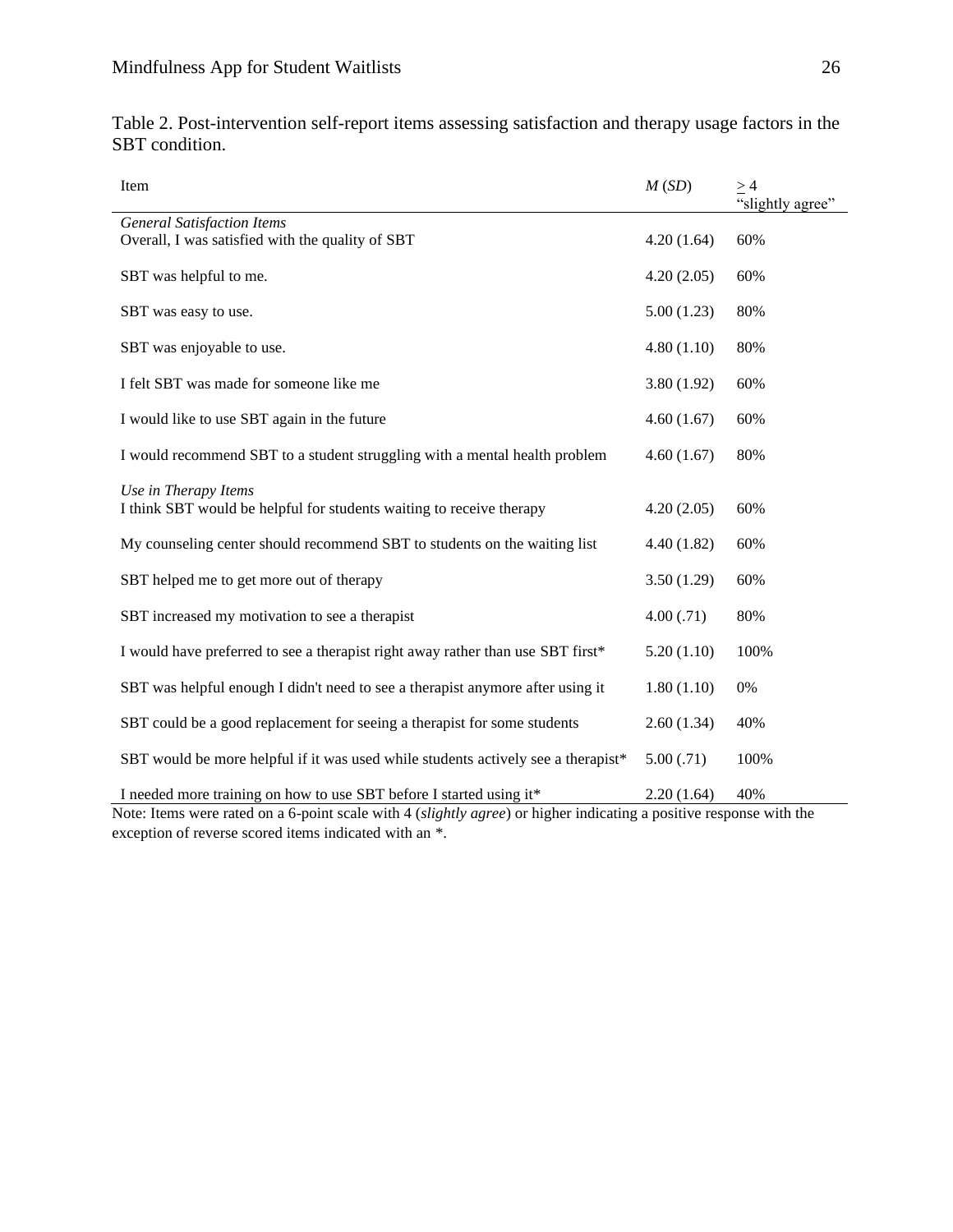|                          |        |         | <b>Control Condition</b><br><b>SBT</b> App Condition |         |         | Hedge's $g(90\% \text{ CI})$ |                |                |
|--------------------------|--------|---------|------------------------------------------------------|---------|---------|------------------------------|----------------|----------------|
| Variable                 | Pre M  | Mid $M$ | Post M                                               | Pre M   | Mid $M$ | Post $\cal M$                | Pre-Mid SBT    | Pre-Post SBT   |
|                          | (SD)   | (SD)    | (SD)                                                 | (SD)    | (SD)    | (SD)                         | vs Control     | vs Control     |
| <b>Outcome Measures</b>  |        |         |                                                      |         |         |                              |                |                |
| <b>CCAPS-Distress</b>    | 2.25   | 1.68    | 1.46                                                 | 2.04    | 2.00    | 1.88                         | $.87*$         | .92*           |
|                          | (.32)  | (.65)   | (.67)                                                | (.51)   | (.74)   | (.70)                        | (.09, 1.70)    | (.06, 1.86)    |
| <b>CCAPS-Depression</b>  | 2.48   | 1.90    | 1.58                                                 | 2.04    | 1.98    | 2.02                         | $.80*$         | $1.06*$        |
|                          | (.59)  | (1.05)  | (.79)                                                | (.89)   | (1.20)  | (.97)                        | (.02, 1.62)    | (.18, 2.02)    |
| <b>CCAPS-General Anx</b> | 2.27   | 1.56    | 1.36                                                 | 2.19    | 2.35    | 2.00                         | $1.07*$        | .56            |
|                          | (.65)  | (.92)   | (1.19)                                               | (.81)   | (.70)   | (.87)                        | (.28, 1.93)    | $(-.29, 1.45)$ |
| <b>CCAPS-Social Anx</b>  | 2.38   | 2.25    | 1.70                                                 | 2.69    | 2.53    | 2.70                         | .11            | .72            |
|                          | (.93)  | (.81)   | (.88)                                                | (.86)   | (1.18)  | (1.02)                       | $(-.64, .89)$  | $(-.13, 1.63)$ |
| CCAPS-Academic           | 2.65   | 2.41    | 2.46                                                 | 2.31    | 2.18    | 2.03                         | .27            | .49            |
|                          | (.97)  | (.93)   | (.93)                                                | (.98)   | (1.09)  | (.91)                        | $(-.49, 1.04)$ | $(-.36, 1.37)$ |
| <b>CCAPS-Eating</b>      | 1.37   | 1.25    | 1.28                                                 | 1.15    | 1.36    | 1.73                         | .32            | .43            |
|                          | (1.02) | (1.14)  | (1.48)                                               | (1.39)  | (1.34)  | (1.25)                       | $(-,44, 1.10)$ | $(-.41, 1.31)$ |
| <b>CCAPS-Hostility</b>   | .77    | .44     | .31                                                  | .47     | .56     | .50                          | $1.06*$        | .79            |
|                          | (.85)  | (.45)   | (.32)                                                | (.46)   | (.48)   | (.44)                        | (.27, 1.92)    | $(-.06, 1.71)$ |
| MHC-Positive             | 46.20  | 40.75   | 48.17                                                | 45.69   | 48.00   | 49.70                        | $-.40$         | .52            |
| Mental Health            | (9.17) | (8.45)  | (17.22)                                              | (10.66) | (9.96)  | (11.55)                      | $(-1.19, .36)$ | $(-.31, 1.41)$ |
| <b>Process Measures</b>  | 23.50  | 20.25   | 22.83                                                | 25.00   | 24.45   | 22.50                        | $-.76$         | .21            |
| FFMQ-Observe             | (4.62) | (4.74)  | (6.24)                                               | (4.58)  | (4.97)  | (6.06)                       | $(-1.58, .01)$ | $(-.64, 1.07)$ |
| FFMQ-Describe            | 21.40  | 21.88   | 22.00                                                | 22.38   | 23.18   | 24.00                        | .62            | .69            |
|                          | (7.34) | (5.99)  | (10.20)                                              | (6.49)  | (5.64)  | (6.78)                       | $(-.14, 1.43)$ | $(-.16, 1.59)$ |
| FFMQ-Act Aware           | 18.30  | 22.13   | 22.50                                                | 20.00   | 19.55   | 20.80                        | $1.06*$        | .68            |
|                          | (2.16) | (4.64)  | (5.79)                                               | (5.23)  | (4.72)  | (4.21)                       | (.27, 1.91)    | $(-.17, 1.58)$ |
| FFMQ-Nonjudge            | 17.70  | 22.75   | 25.33                                                | 19.46   | 21.81   | 21.90                        | .42            | .56            |
|                          | (5.93) | (8.41)  | (6.19)                                               | (5.55)  | (8.12)  | (8.66)                       | $(-.34, 1.21)$ | $(-.28, 1.46)$ |
| FFMQ-Nonreact            | 19.10  | 17.63   | 17.42                                                | 18.23   | 18.82   | 18.50                        | $-.43$         | $-.31$         |
|                          | (3.07) | (2.56)  | (3.75)                                               | (3.92)  | (3.74)  | (40.06)                      | $(-1.22, .33)$ | $(-1.17, .54)$ |
| VQ-Obstruction           | 26.20  | 25.13   | 20.40                                                | 22.85   | 23.36   | 21.00                        | .40            | .47            |
|                          | (3.12) | (4.70)  | (5.68)                                               | (4.65)  | (4.70)  | (5.83)                       | $(-.36, 1.18)$ | $(-.42, 1.41)$ |
| <b>VQ-Progress</b>       | 18.10  | 19.00   | 24.00                                                | 17.85   | 21.18   | 20.40                        | $-.61$         | .85            |
|                          | (3.60) | (3.66)  | (4.24)                                               | (3.63)  | (5.00)  | (6.24)                       | $(-1.42, .15)$ | $(-.06, 1.83)$ |

Table 3. Descriptive statistics for each outcome and process measure by condition and time point.

Scale ranges: CCAPS subscales =  $0 - 4$ , MHC =  $14 - 84$ , FFMQ Observe, Describe, Act with Awareness, Nonjudge  $= 8 - 40$ , FFMQ Nonreact  $= 7 - 42$ . VQ subscales  $= 5 - 35$ . Effect sizes calculated with available data using listwise deletion. \* indicates 90% CI does not contain 0. Positive effect sizes = greater improvement in SBT vs. control.